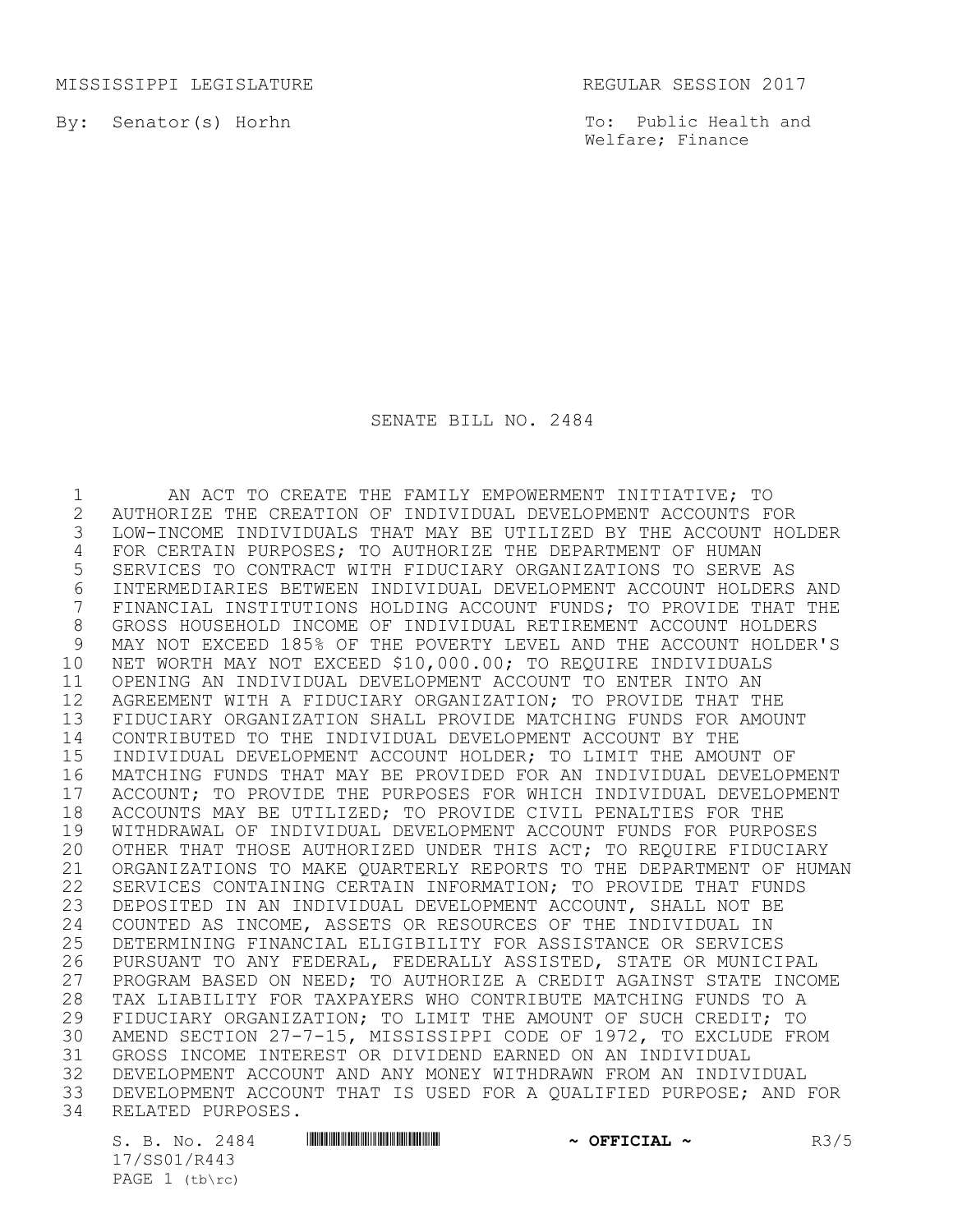BE IT ENACTED BY THE LEGISLATURE OF THE STATE OF MISSISSIPPI: **SECTION 1.** Sections 1 through 16 of this act shall be known and may be cited as the "Family Empowerment Initiative."

 **SECTION 2.** The purpose of this act is to provide for the establishment of individual development accounts and to authorize the Mississippi Development Authority to contract with fiduciary organizations to serve as intermediaries between individual development account holders and financial institutions holding account funds. The accounts are designed to:

 (a) Provide low-wealth, unbanked and underbanked Mississippians an opportunity to gain economic stability to become self-sufficient and less reliant on public assistance;

(b) Encourage and mobilize savings;

 (c) Assist in purchasing a home or paying the cost of major repairs to an existing home, starting or expanding a business, paying the cost of postsecondary education, paying the cost-assistive technology for people with disabilities, and paying the cost of an automobile purchase; and

 (d) Strengthen families and build sustainable communities within Mississippi.

**SECTION 3.** The Legislature hereby finds that:

 (a) Of the top one hundred (100) most unbanked places (city/town/census designated place with more than two hundred fifty (250) households), Mississippi is ranked No. 17. Jackson, Mississippi, is ranked No. 4 in the Top Ten Unbanked Mid-Sized

|                  |  |  | S. B. No. 2484 |  |  | $\sim$ OFFICIAL $\sim$ |  |
|------------------|--|--|----------------|--|--|------------------------|--|
| 17/SS01/R443     |  |  |                |  |  |                        |  |
| PAGE $2$ (tb\rc) |  |  |                |  |  |                        |  |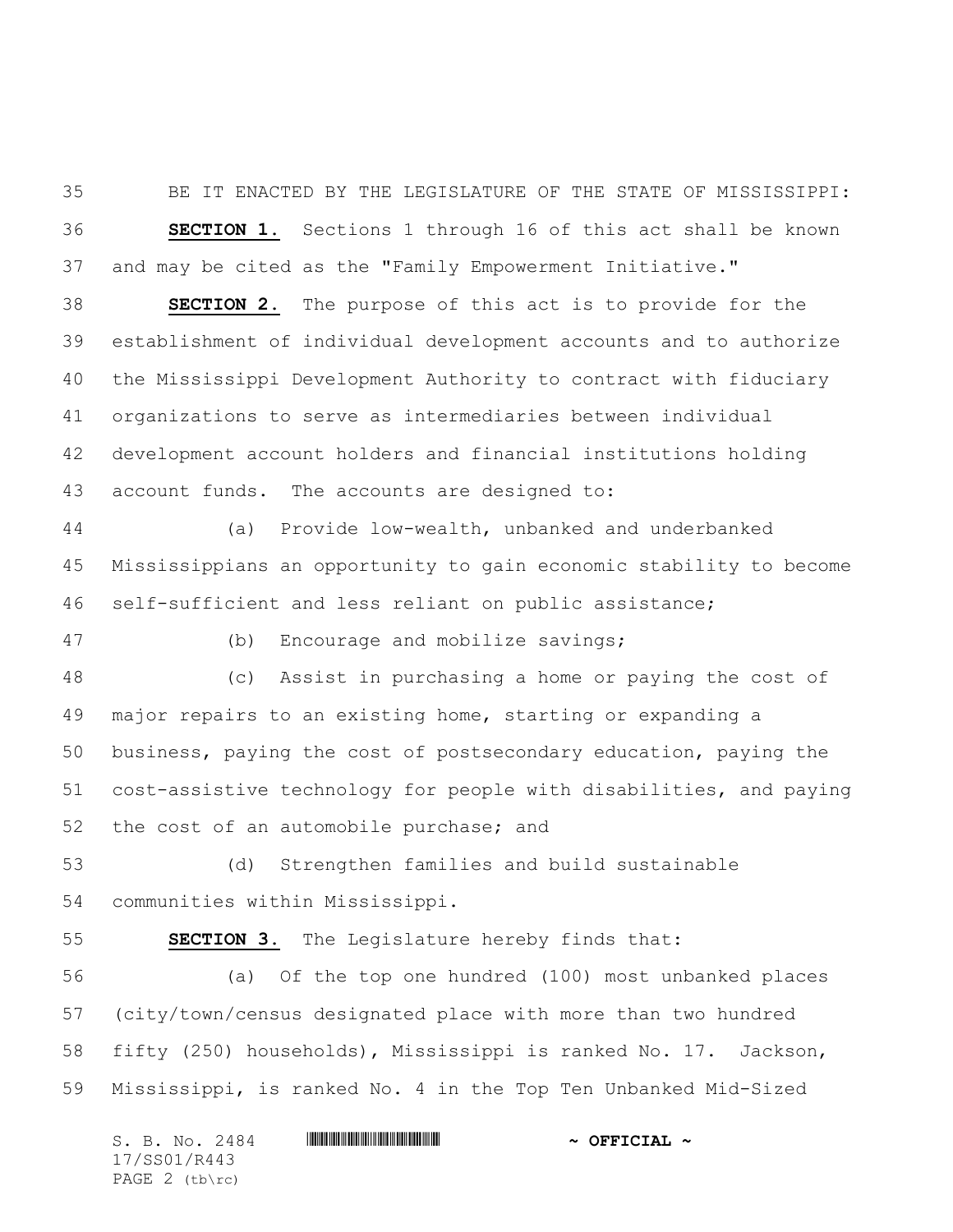Cities. Because many hard-working Mississippians face insurmountable obstacles to accessing the financial mainstream, they often turn to alternative, high-fee providers thereby forcing them into a cycle of debt. By using such means, individuals are hard-pressed to build savings and assets.

 (b) Individual Development Accounts (IDAs) have been used as a federal and state policy strategy for family economic security. Federal and state policies to fund IDAs have helped create accounts for numerous individuals and families across the country.

 (c) IDAs, just like a bank or credit union account, can be the first step in saving, planning for the future, building credit and climbing the economic ladder. It assists individuals and families with modest means to save toward the purchase of a lifelong asset, such as a home or education.

 (d) The U.S. Census Bureau highlights just one aspect of household finances, namely the percentage of people with insufficient income to cover their day-to-day expenses. It does not count the number of families who have insufficient resources (money in the bank or assets such as a home or a car, to meet emergencies or longer-term needs). When these longer-term needs are factored in, substantially more people in the United States today face a future of limited hope for long-term financial security. At a time of widening income disparities, these data paint a stark picture of diminishing financial security for

S. B. No. 2484 \*SS01/R443\* **~ OFFICIAL ~** 17/SS01/R443 PAGE 3 (tb\rc)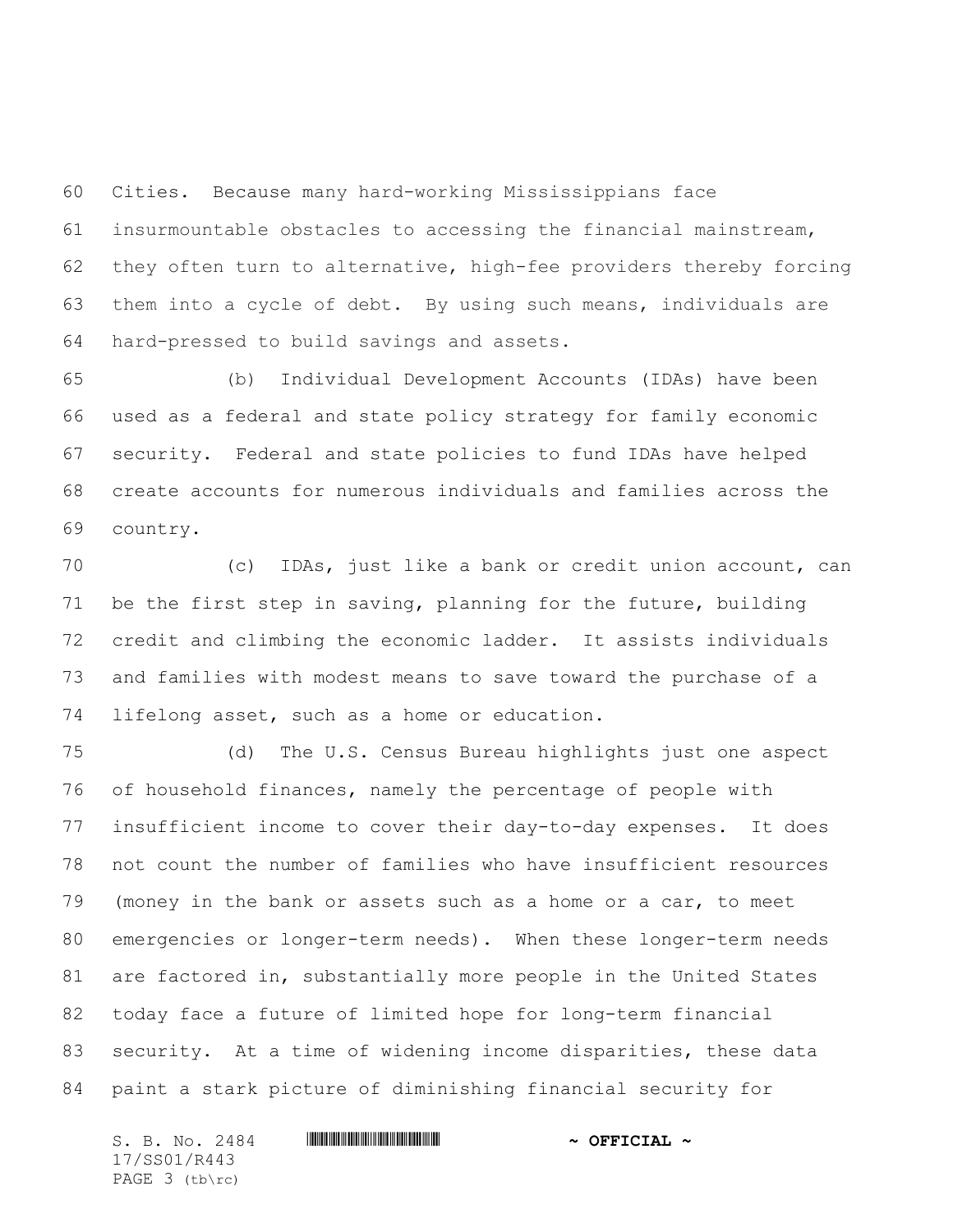millions of families. It is clear that the recession and its aftermath have left unprecedented numbers of families barely able to make ends meet.

 **SECTION 4.** As used in Sections 1 through 16 of this act: (a) "Administrative costs" includes, but is not limited to, soliciting matching funds, processing fees charged by the fiduciary organization or financial institution, and traditional overhead costs. Administrative costs shall be limited to no more 93 than fifteen percent (15%) of the contract.

 (b) "Eligible educational institution" means the following:

 (i) An institution described in 20 USC Section 97 1088(a)(1) or 1141(a), as such sections are in effect on July 1, 2017.

 (ii) An area vocational education school, as defined in 20 USC Section 2471(4), subparagraph (C) or (D), as 101 such section is in effect on July 1, 2017; and

 (iii) Any other accredited education or training organization.

 (c) "Emergency" means payments for necessary medical expenses of the account owner or family member, expenses to avoid the eviction of the account owner from the account owner's primary residence and for necessary living expenses following a loss of income.

17/SS01/R443 PAGE 4 (tb\rc)

S. B. No. 2484 \*SS01/R443\* **~ OFFICIAL ~**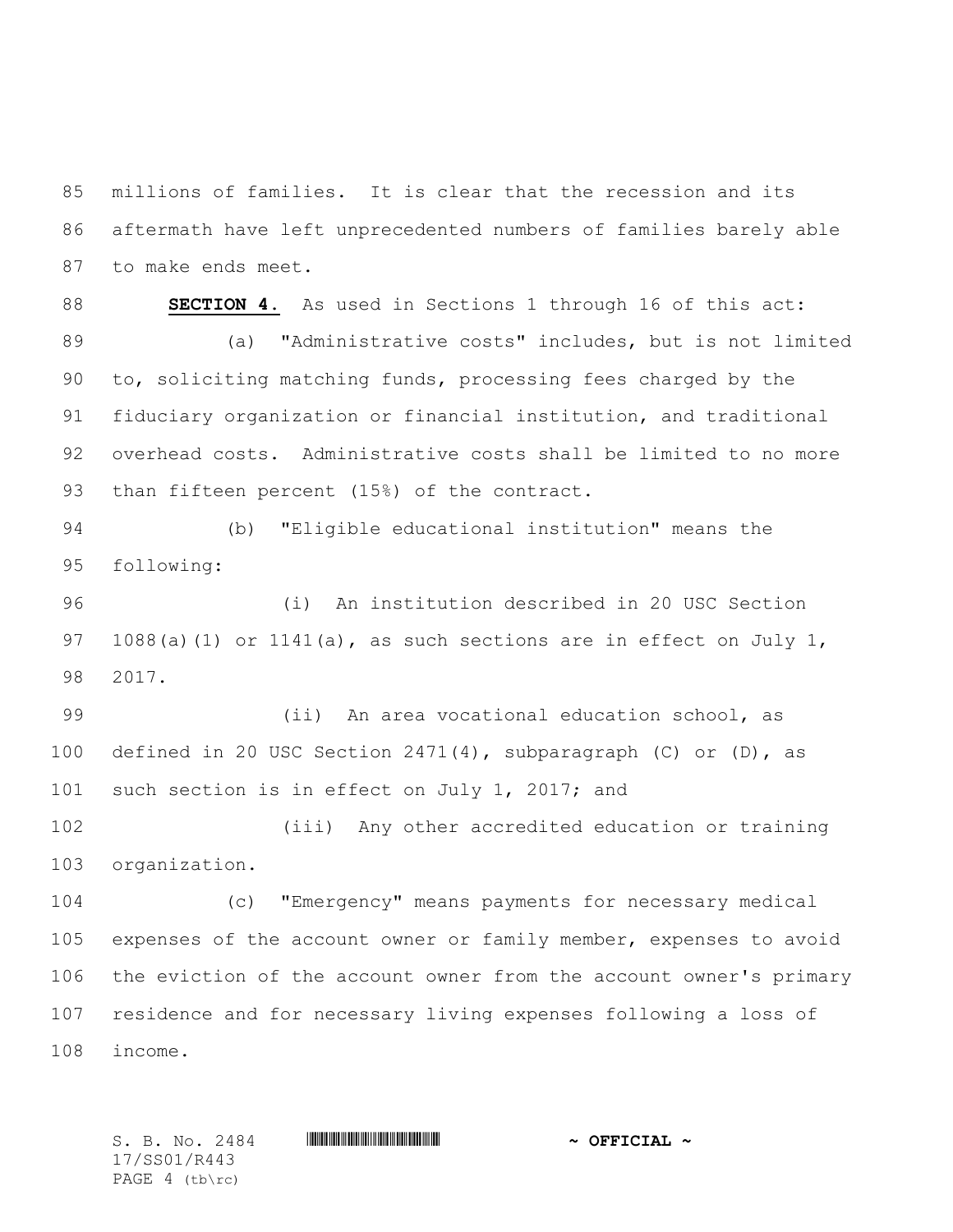(d) "Federal poverty level" means the poverty income guidelines published for a calendar year by the United States Department of Human Services.

 (e) "Fiduciary organization" means any nonprofit, fund-raising organization that is exempt from taxation under 114 Section 501(c)(3) of the Internal Revenue Code, as amended, any certified community development financial institution or any credit union chartered under federal or state law.

 (f) "Financial institution" means a federally insured bank, trust company, savings bank, building and loan association, savings and loan company or association, or credit union authorized to do business in this state.

 (g) "First-time homebuyer" means a person who has not been named on a legally recorded homeownership title for a minimum of thirty-six (36) months.

 (h) "Individual Development Account" or "IDA" means an account established for an eligible individual or family member as part of a qualified individual development account program with the following requirements:

 (i) The sole owner of the account is the individual or family member for whom the account was created; (ii) The holder of the account is a qualified financial institution;

17/SS01/R443 PAGE (tb\rc)

 $S. B. No. 2484$  **. We are allowed the subset of**  $\sim$  **OFFICIAL**  $\sim$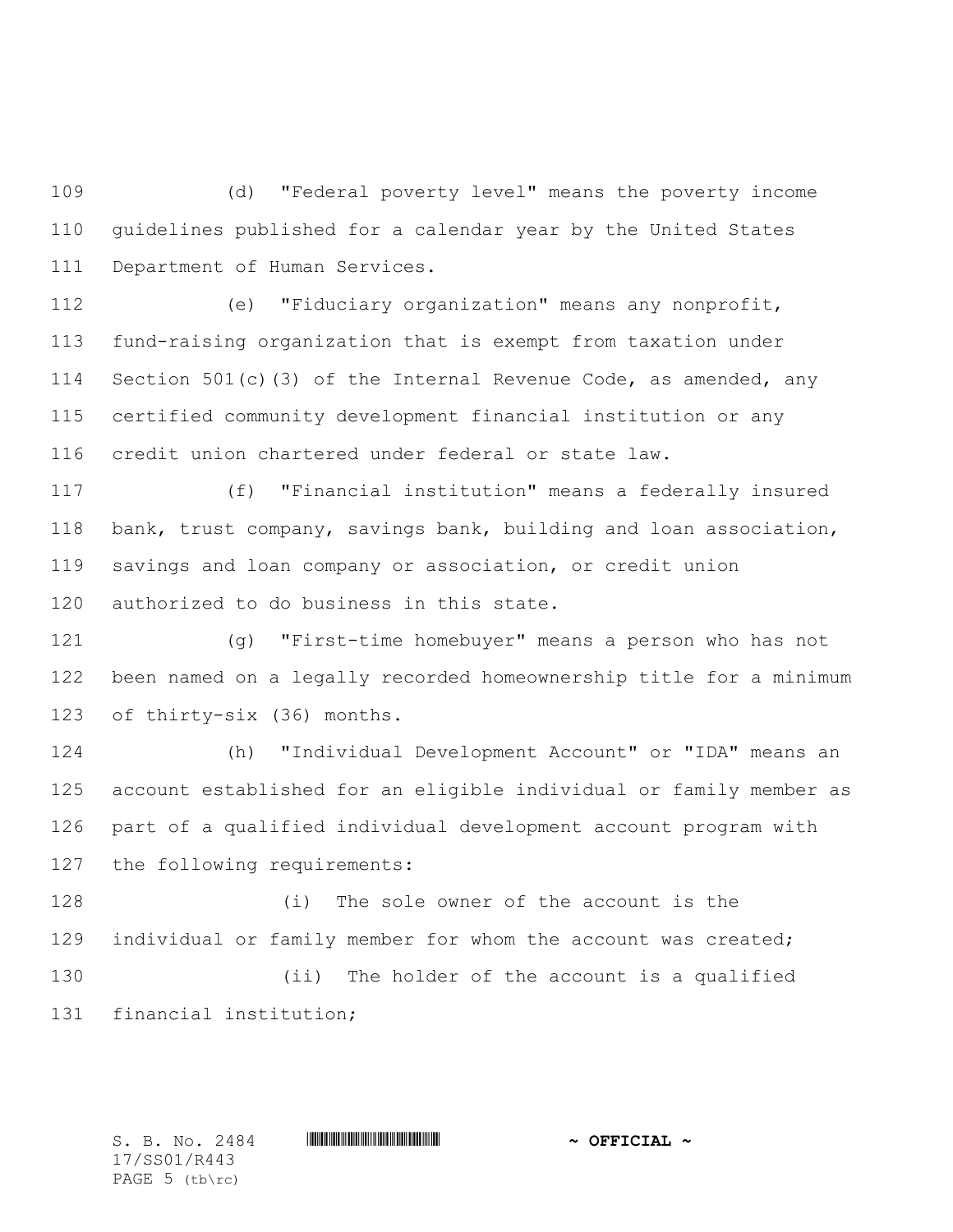(iii) The assets of the account may not be commingled with other property except in a common trust fund or 134 common investment fund; and

 (iv) Any amount in the account shall be paid out only for the qualified purposes of the account owner, except if it meets the qualifications of an emergency use.

 (i) "MDA" means the Mississippi Development Authority. (j) "Parallel account" means a separate parallel account for all matching funds and earnings dedicated to individual development account owners, the sole holder of which is a qualified financial institution, or a qualified fiduciary organization.

 (k) "Postsecondary educational expenses" means: (i) Tuition and fees required for the enrollment or attendance of an IDA account holder or an immediate family member of the account holder who is a student at an eligible educational institution; and

 (ii) Fees, books, supplies and equipment (including computer, software, etc.) required for courses of instruction for an IDA account holder or an immediate family member of the account holder who is a student at an eligible educational institution.

 (l) "Operating costs" includes, but is not limited to, costs of training IDA participants in economic and financial literacy and IDA uses, marketing participation, counseling

S. B. No. 2484 \*SS01/R443\* **~ OFFICIAL ~** 17/SS01/R443 PAGE 6 (tb\rc)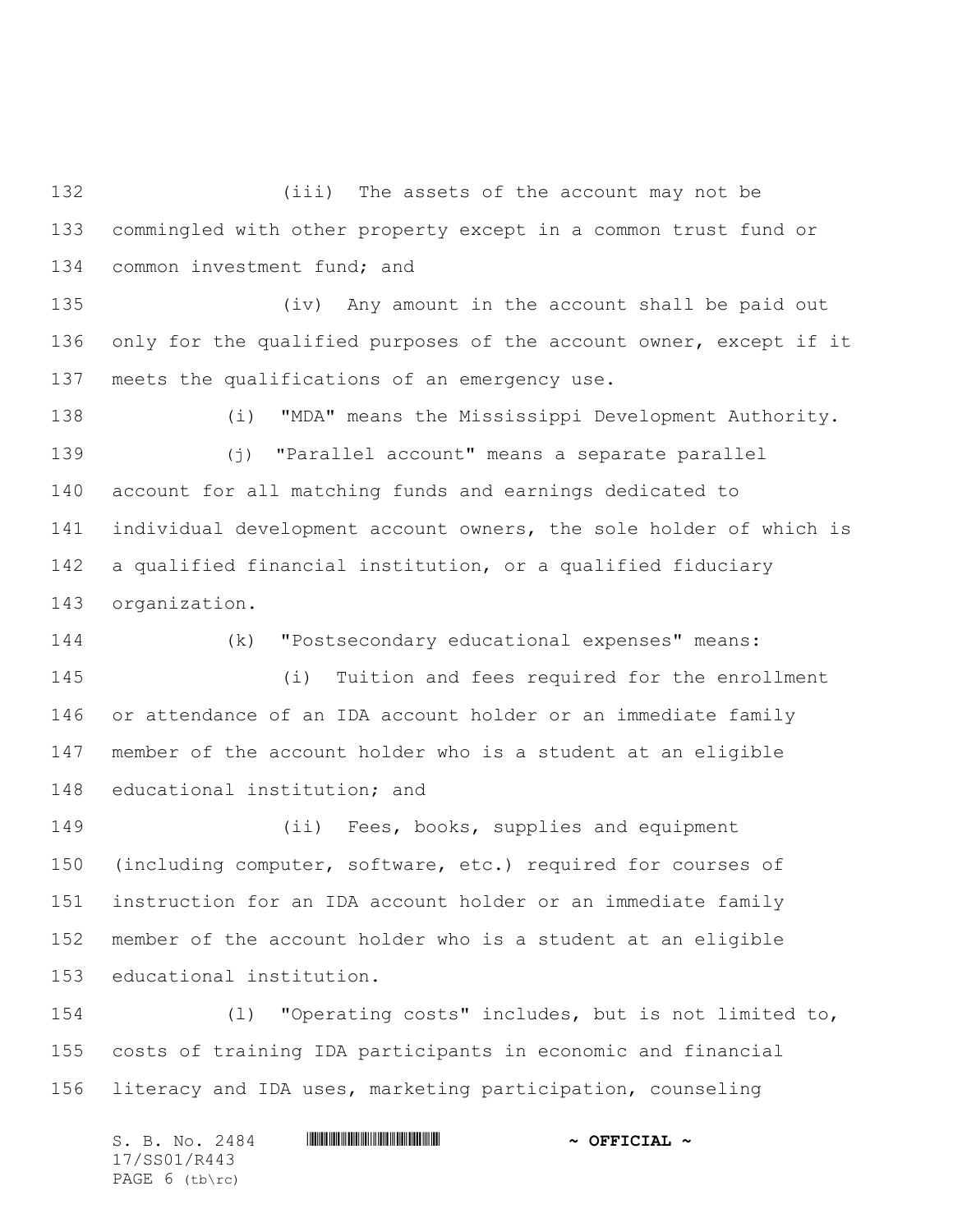participants and conducting required verification and compliance activities.

 (m) "Qualified Purposes" means any of the purposes for which the account owner's accumulated savings and matching funds may be used as described in Section 7 of this act.

 **SECTION 5.** (1) An individual who is a resident of this state may submit an application to open an individual development account to a fiduciary organization approved by the Mississippi Development Authority. The fiduciary organization shall approve the application only if:

 (a) The individual has gross household income from all sources for the calendar year preceding the year in which the application is made which does not exceed one hundred eighty-five percent (185%) of the federal poverty level; and

 (b) Individual household net worth at the time the IDA account is opened does not exceed Ten Thousand Dollars (\$10,000.00) disregarding the primary dwelling and one (1) motor vehicle owned by the household.

 (2) An individual opening an IDA shall be required to enter into an IDA agreement with the fiduciary organization.

 (3) The IDA agreement shall provide for the amount of the 178 savings deposits, the match fund rate, the asset goal, the financial literacy classes to be completed, any additional training specific to the asset, the financial counseling the individual will attend and any other services designed to increase

S. B. No. 2484 \*SS01/R443\* **~ OFFICIAL ~** 17/SS01/R443 PAGE 7 (tb\rc)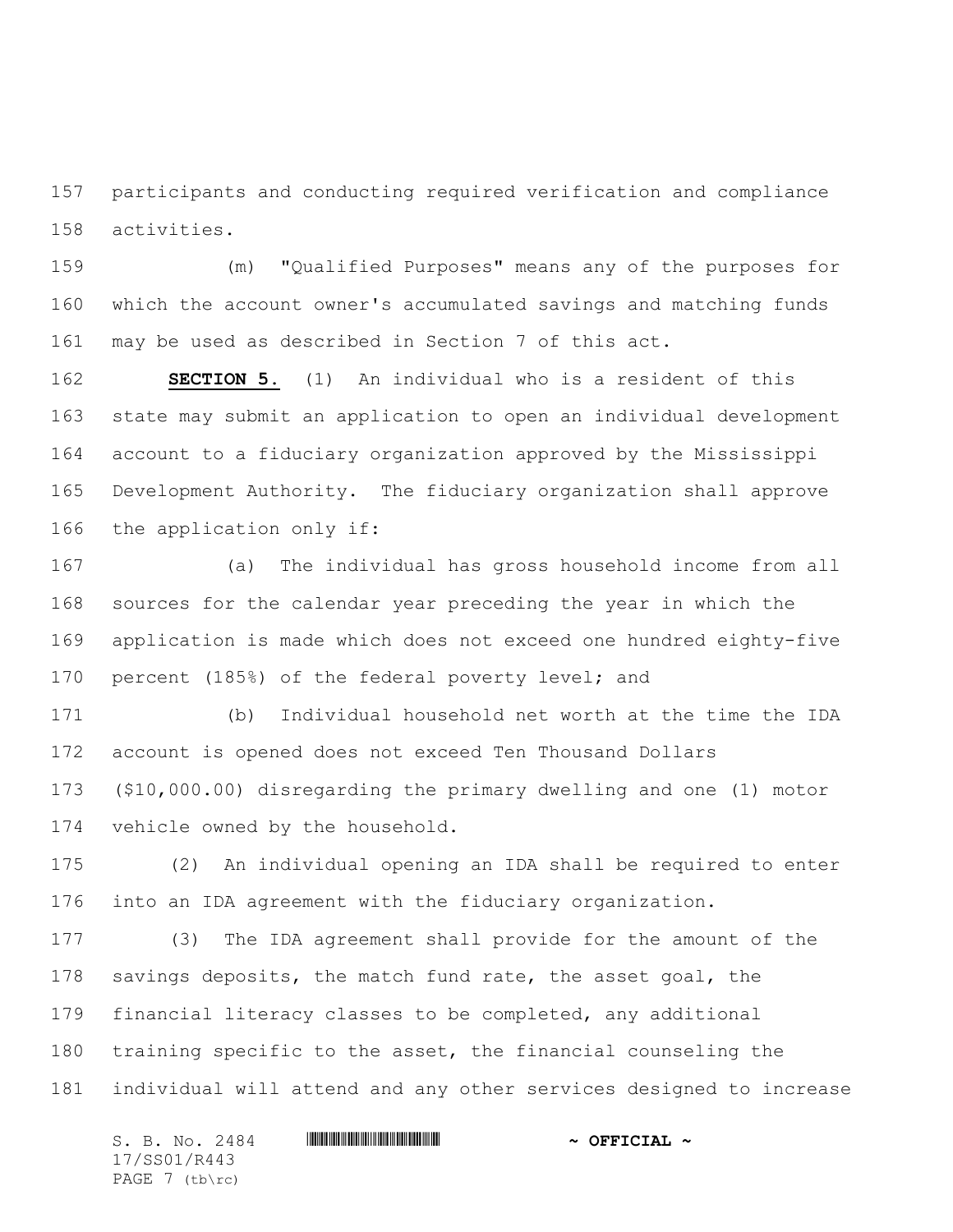the independence of the person through the achievement of the account's approved purpose.

 (4) Before becoming eligible to receive matching funds to pay for qualified purposes, individual development account owners shall complete a financial literacy education course offered by a qualified financial institution, a qualified fiduciary organization, or a governmental entity in accordance with federal guidelines.

 (5) The fiduciary organization shall be responsible for coordinating arrangements between the individual and a financial institution to open the individual's IDA.

 (6) Each fiduciary organization shall provide written notification to each of its eligible IDA account holders of the amount of matching funds provided by the fiduciary to which each such IDA account holder is entitled. Such notification shall be made at such intervals as the fiduciary organization deems appropriate, but shall be required to be made at least once each calendar year. The amount of the matching funds for each IDA account holder shall be Three Dollars (\$3.00) for each One Dollar (\$1.00) contributed to the IDA by the IDA account holder during the preceding calendar year. The amount of such matching funds shall not exceed Two Thousand Dollars (\$2,000.00) per IDA account holder or Four Thousand Dollars (\$4,000.00) per household.

 (7) In order to receive matching funds, the account owner must:

 $S. B. No. 2484$  **. We are allowed the subset of**  $\sim$  **OFFICIAL**  $\sim$ 17/SS01/R443 PAGE 8 (tb\rc)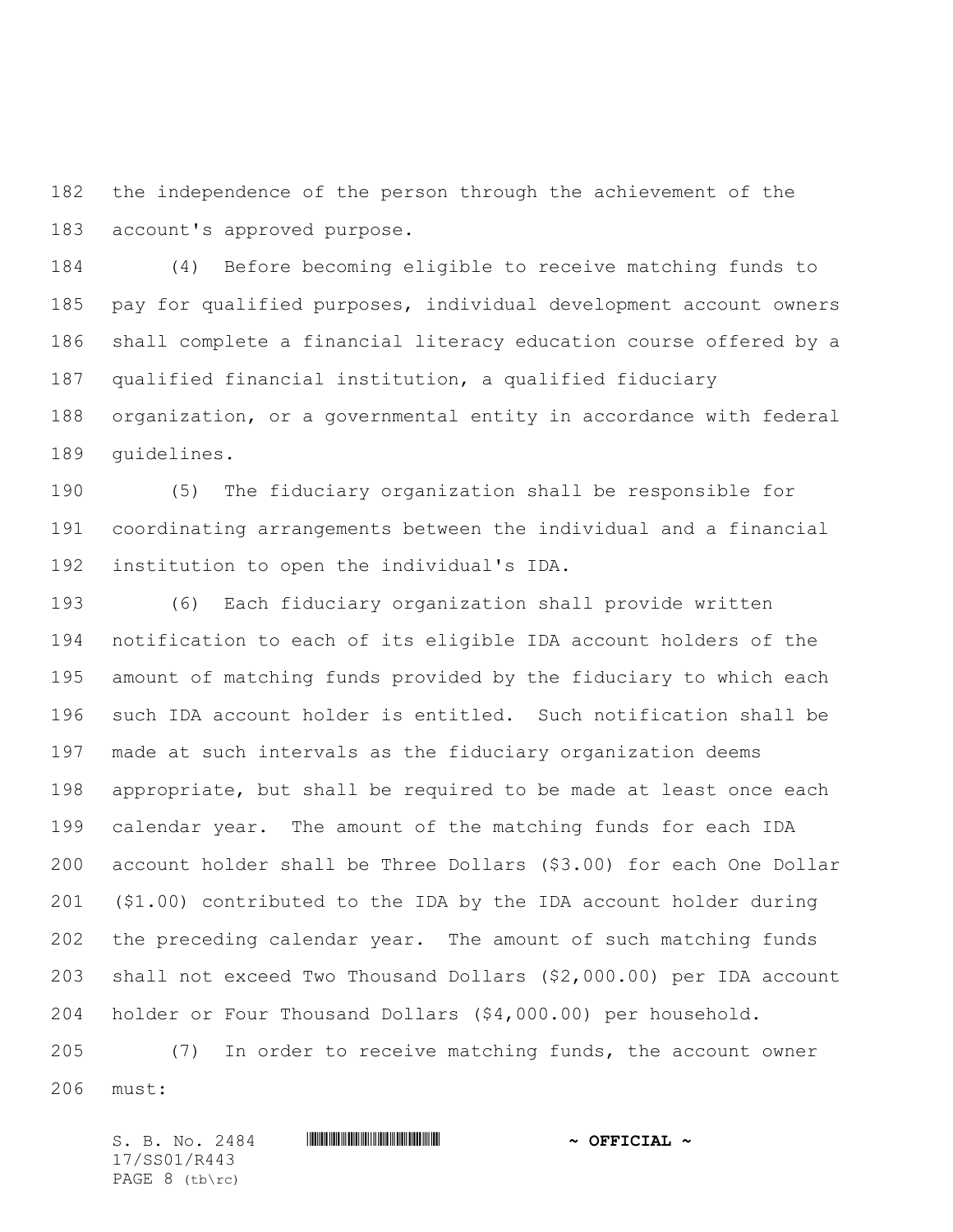(a) Have saved for a minimum of six (6) months; (b) Have reached his or her savings goal; and (c) Have completed a financial literacy education course offered by a qualified financial institution, a qualified fiduciary organization, or a governmental entity in accordance with federal guidelines.

 (8) Once requirements in Section 7 of this act have been fulfilled, the appropriate matching funds shall be transferred from the parallel account directly to the vendor or service provider of the approved asset.

 (9) If the amount of matching funds available is insufficient to disburse the maximum amounts specified in this section, amounts of disbursements shall be reduced proportionately based upon available funds.

 **SECTION 6.** (1) Deposits to individual development accounts made by the account owner shall come from earned income, including, but not limited to, wages, earned income tax credit returns, child support payments, supplemental security income (SSI), disability benefits, community service under Temporary Assistance For Needy Families (TANF), AmeriCorps stipends, VISTA stipends, and job training programs. Matching funds shall only be used for qualified purposes.

 (2) Eligible individuals shall certify that their deposits do not exceed their income. The maximum amount of deposits made

S. B. No. 2484 \*SS01/R443\* **~ OFFICIAL ~** 17/SS01/R443 PAGE 9 (tb\rc)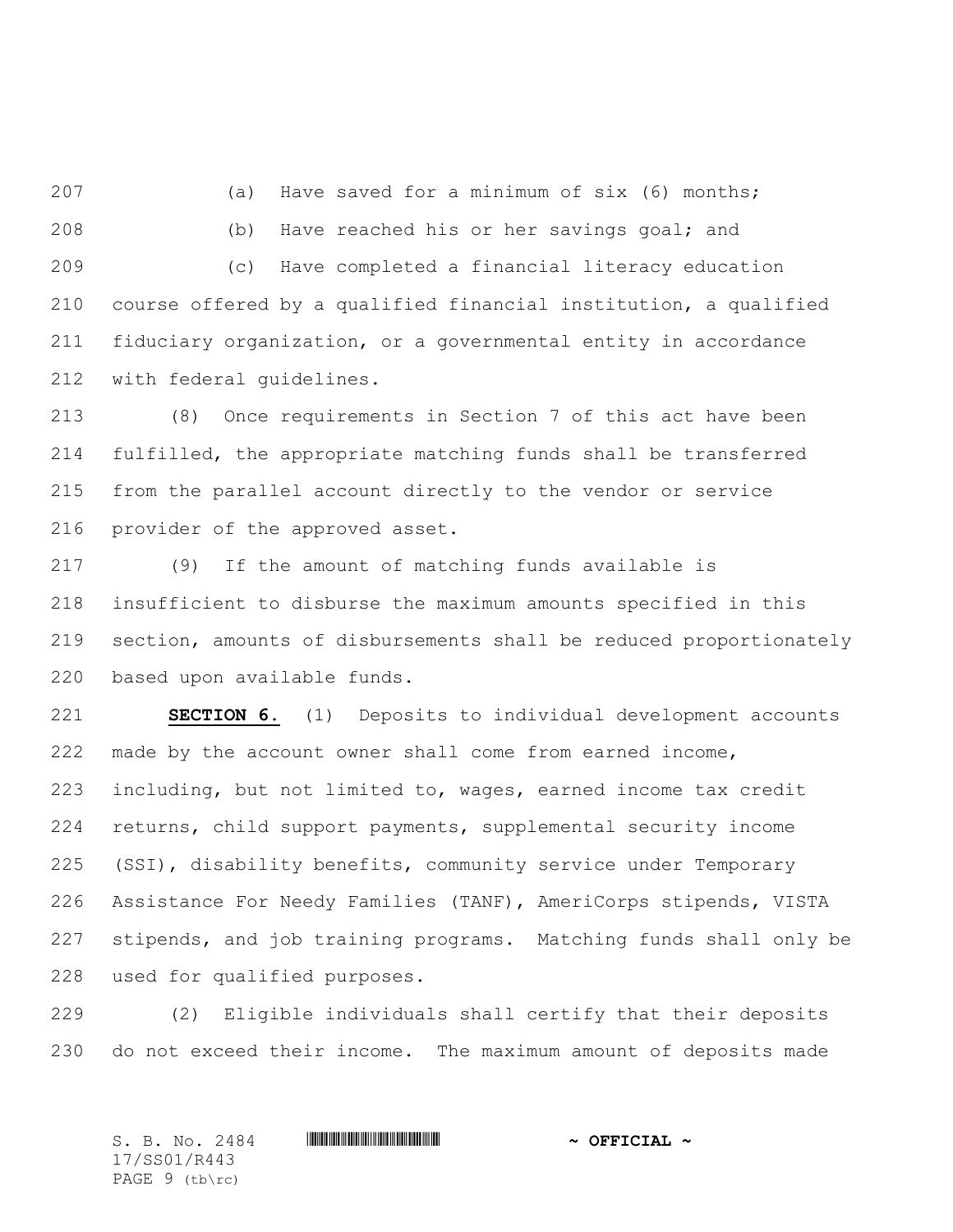by an account owner may not exceed Two Thousand Dollars (\$2,000.00).

 (3) If an IDA account holder has gross household income from all sources for a calendar year which exceeds one hundred eighty-five percent (185%) of the federal poverty level, the IDA account holder shall not be eligible to receive funds pursuant to the provisions of Sections 1 through 16 of this act in the following year.

 (4) In the event of an IDA account holder's death, the account may be transferred to the ownership of a contingent beneficiary or beneficiaries. An account holder shall name a contingent beneficiary or beneficiaries at the time the account is established and may change such beneficiary or beneficiaries at any time. If the named beneficiary or beneficiaries are deceased or cannot otherwise accept the transfer, the monies shall be transferred to the fiduciary organization to redistribute as matching funds.

 **SECTION 7.** (1) Individual development accounts shall be used for any of the following qualified purposes:

 (a) Paying the expenses of securing postsecondary education, including, but not limited to, community college courses, courses at a four-year college or university or post-college graduate courses for the account owner or any member of the account owner's family that are paid directly to an eligible educational institution;

 $S. B. No. 2484$  **. We are allowed the subset of**  $\sim$  **OFFICIAL**  $\sim$ 17/SS01/R443 PAGE 10 (tb\rc)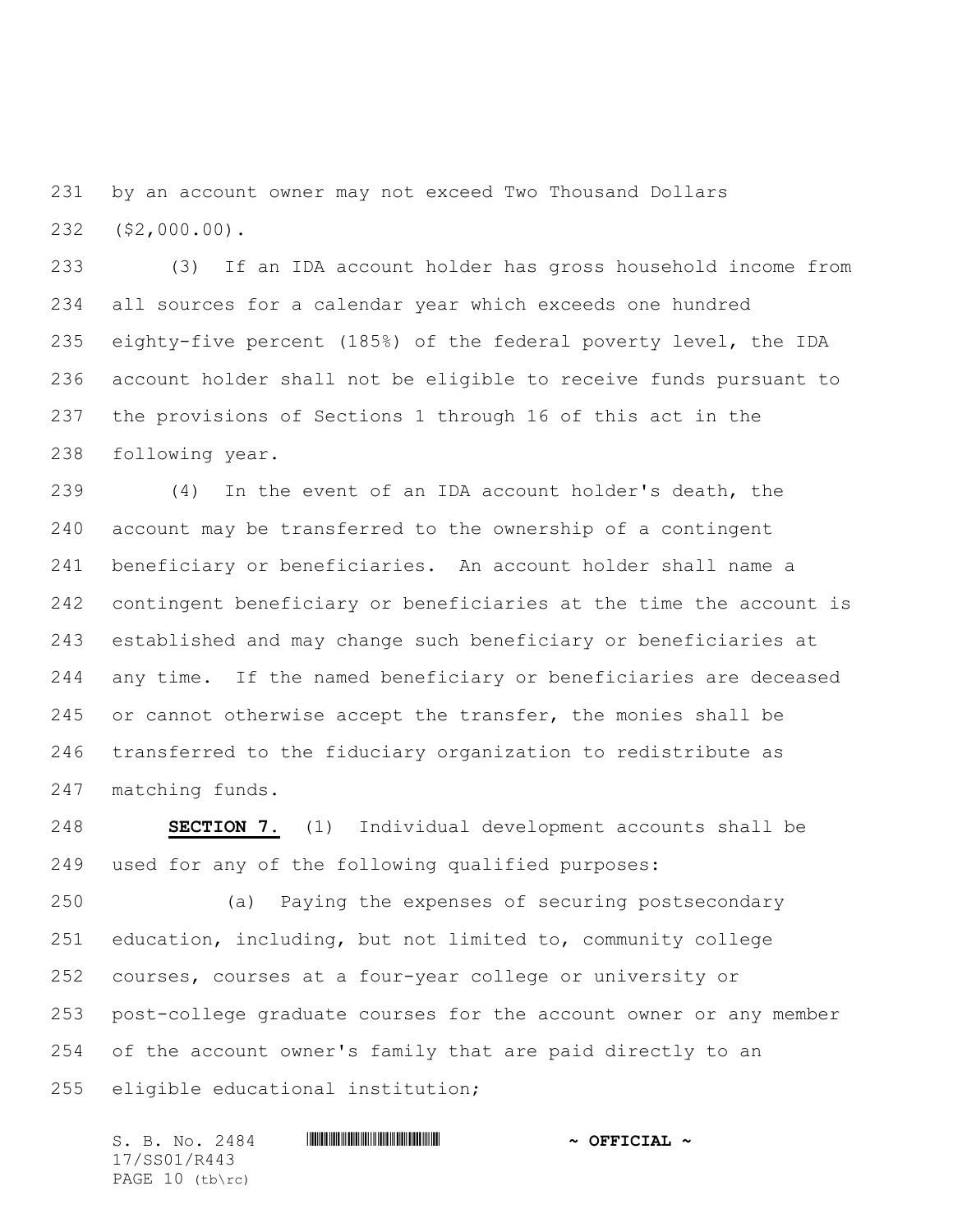(b) Paying the expenses of securing of postsecondary occupational training, including, but not limited to, vocational or trade school training for the account owner or any training authorized under the Workforce Investment Act through the Mississippi Department of Employment Security; however, such payments must be made directly to the provider of such training;

 (c) Payments for a principal residence for an account owner who is a first-time homebuyer, or the costs of major repairs or improvements to the principal residence of an account holder; however, such payments must be paid directly to the persons to whom the amounts are due;

 (d) Amounts paid directly to a business capitalization account which is established in a federally insured financial institution and is restricted to use solely for qualified business capitalization expenses;

 (e) Payments for the purchase of an automobile necessary to transport the account owner or a family member to a place of employment or education, or payments for costs of repair of such an automobile; however, payments must be paid directly to a licensed automobile dealer or repair shop and this purpose 276 cannot be the sole purpose of the IDA;

 (f) Purchase assistive technology for people with disabilities, including, but not limited to, screen readers for computers, assistive listening devices, accessible hand control

17/SS01/R443 PAGE 11 (tb\rc)

S. B. No. 2484 \*SS01/R443\* **~ OFFICIAL ~**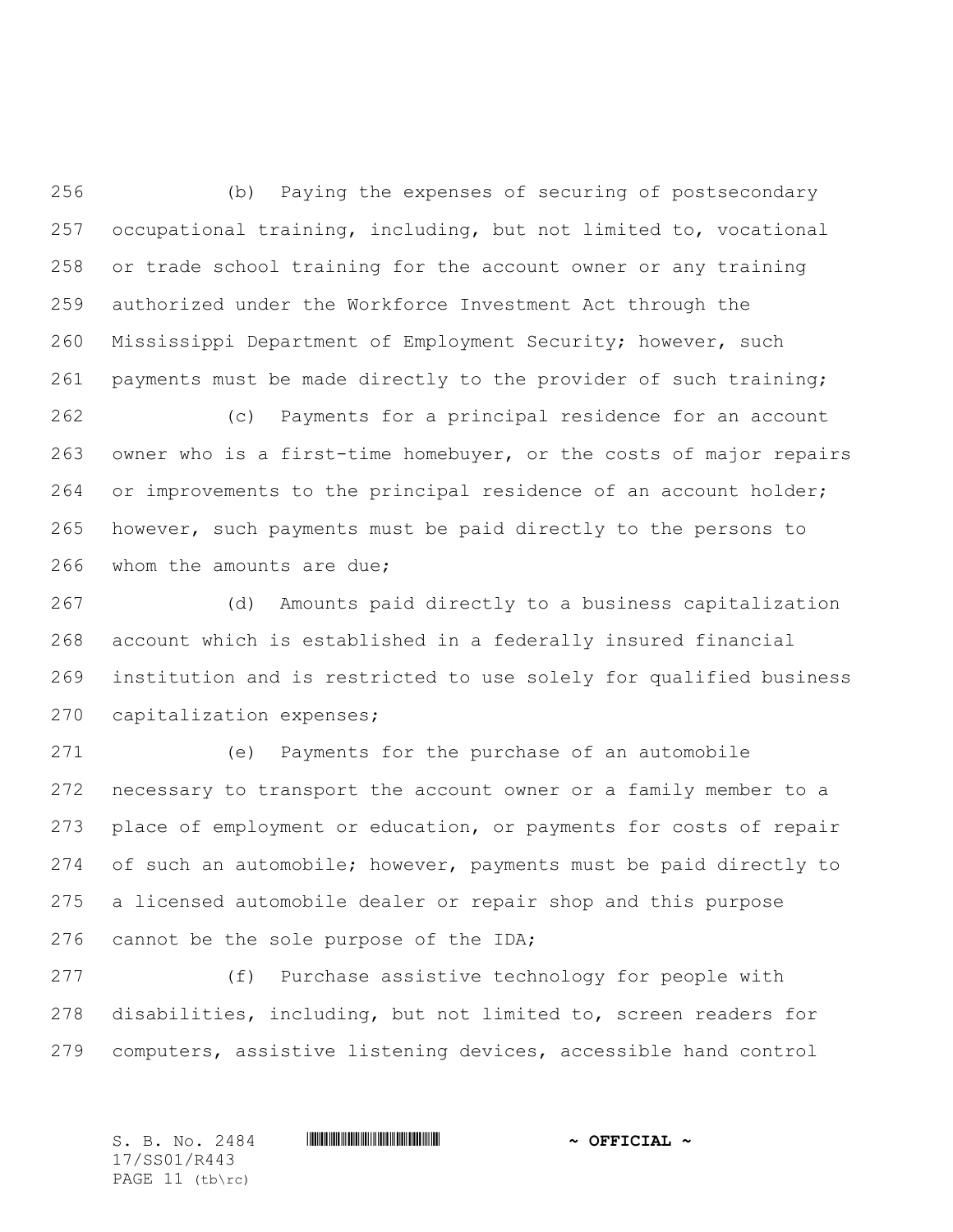for automobiles and motorized wheelchairs; however, payments must be paid directly to the assistive technology provider;

 (g) Qualified emergency withdrawals as provided in subsection (2) of this section; and

 (h) Any other activity based on a plan approved by MDA. (2) If an emergency occurs, an account owner may withdraw all or part of the account owner's deposits to an individual development account with the approval of the fiduciary organization. The account owner shall reimburse his or her individual development account for the amount withdrawn under this section within twelve (12) months after the date of the withdrawal. Failure of the account owner to make a timely reimbursement to the account will remove the account owner from the program. Until the reimbursement has been made in full, an account owner may not withdraw any matching funds or accrued interest on matching funds from the account.

 (3) If an account owner withdraws money from an individual development account for any purpose other than a qualified purpose, the fiduciary organization shall remove the account owner from the program.

 **SECTION 8.** (1) If the fiduciary organization receives evidence that any money withdrawn from an IDA account is withdrawn under false pretenses or is used for purposes other than for the approved purposes indicated at the time of the withdrawal, the fiduciary organization shall make arrangements with the financial

S. B. No. 2484 \*SS01/R443\* **~ OFFICIAL ~** 17/SS01/R443 PAGE 12 (tb\rc)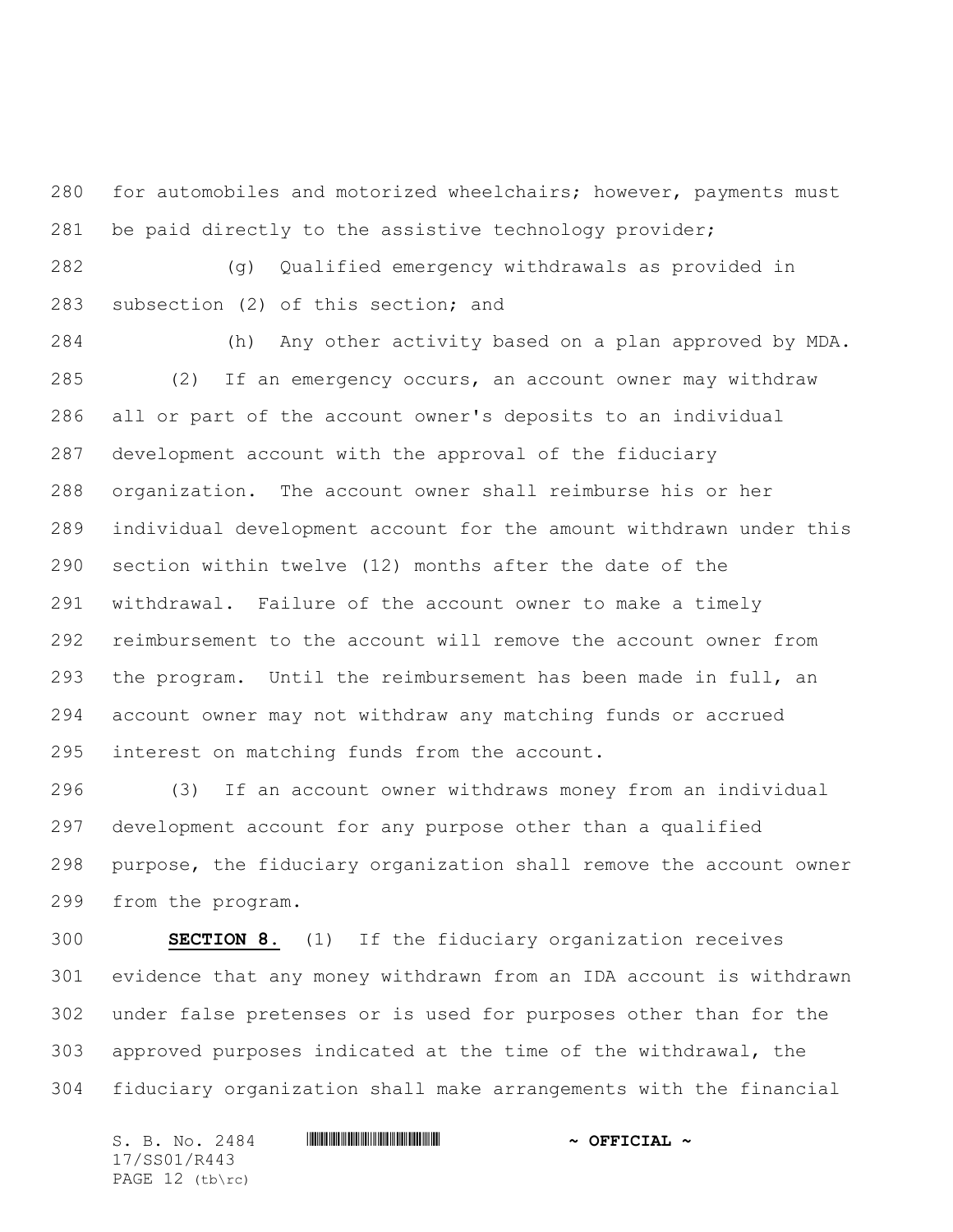institution to impose a penalty for the loss of matching funds and may, at its discretion, close the account. All penalties collected by fiduciary organizations shall remain with the fiduciary organization to distribute as matching funds to other eligible individuals.

 (2) The fiduciary organization shall establish a grievance committee and a procedure to hear, review and decide in writing any grievance made by an IDA account holder who disputes a decision of the fiduciary organization that a withdrawal is subject to penalty.

 (3) Each fiduciary organization shall establish such procedures as are necessary, including prohibiting eligibility for further matching funds, to ensure compliance with this section.

 **SECTION 9.** An organization based in this state which desires to enter into such a contract shall submit a proposal to the MDA for the right to be approved as a fiduciary organization. The MDA shall select fiduciary organizations through competitive processes. Proposals of organizations shall be evaluated and contracts awarded by the MDA on the basis of such items as geographic diversity and an organization's:

 (a) Ability to implement and administer the individual development account program, including the ability to verify account owner eligibility, certify that matching funds are used only for qualified purposes, and exercise general fiscal accountability;

 $S. B. No. 2484$  **. We are allowed the subset of**  $\sim$  **OFFICIAL**  $\sim$ 17/SS01/R443 PAGE 13 (tb\rc)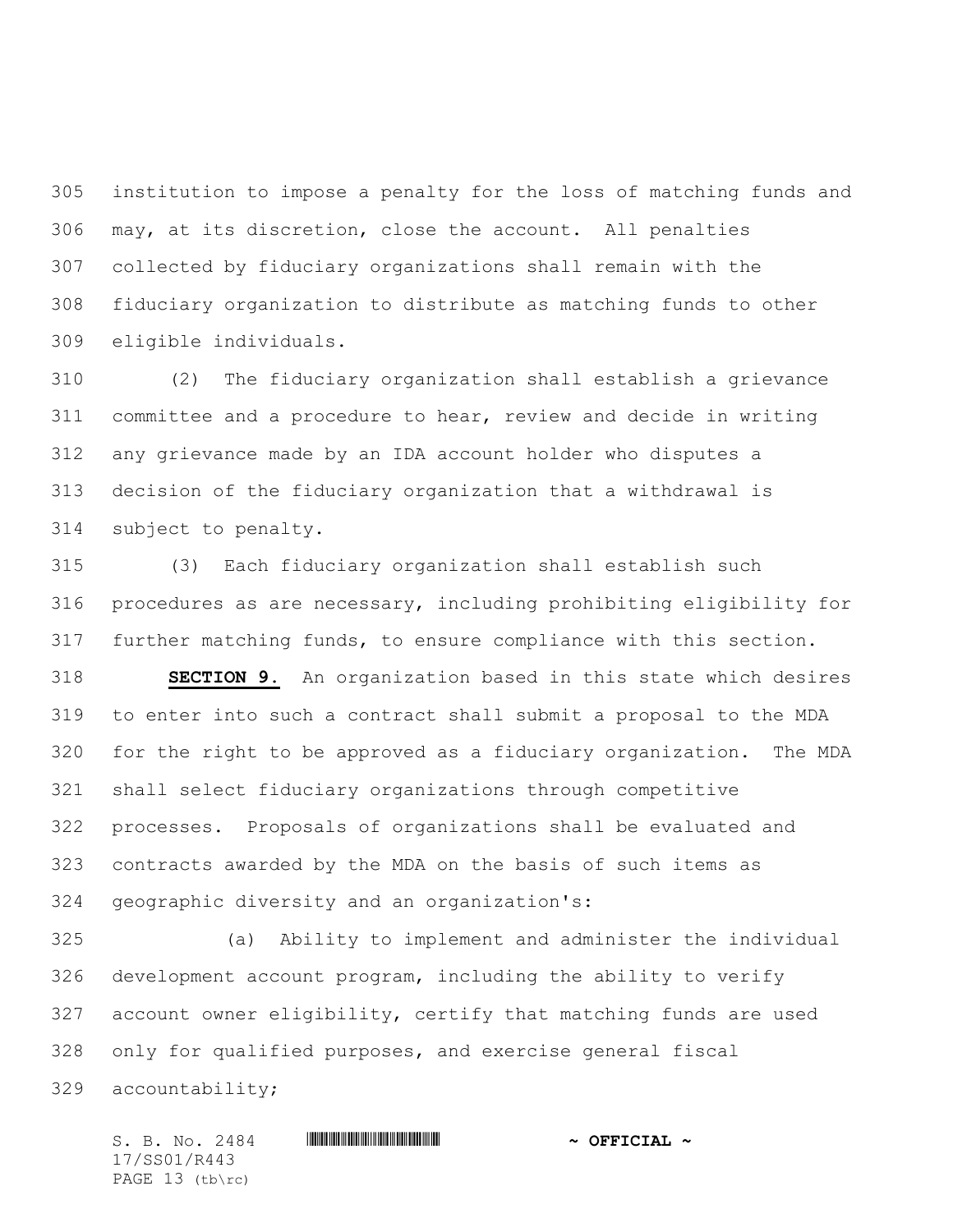(b) Capacity to provide or raise matching funds for the deposits of account owners;

 (c) Ability to provide safe and secure investments for individual accounts;

 (d) Overall administrative capacity, including, but not limited to, the certifications or verifications required to assure compliance with eligibility requirements, authorized uses of the accounts, matching contributions by individuals or businesses and penalties for unauthorized distributions;

 (e) Capacity to provide, or to arrange for the provisions of, financial counseling, financial literacy education and training specific to the assets the account owners will be purchasing, and other related services to account owners;

 (f) Connection to other activities and programs designed to increase the independence of this state's low-income households and individuals through education and training, homeownership, small business capitalization, and other asset-building programs;

 (g) Program design, including match rates and savings goals, to lead to asset purchase; and

(h) Operating costs.

 **SECTION 10.** (1) For each contract entered into pursuant to the provisions of this section, the contract shall begin no later than October 1 of each year. The fiduciary organization shall use not less than seventy percent (70%) for matching funds. The

S. B. No. 2484 \*SS01/R443\* **~ OFFICIAL ~** 17/SS01/R443 PAGE 14 (tb\rc)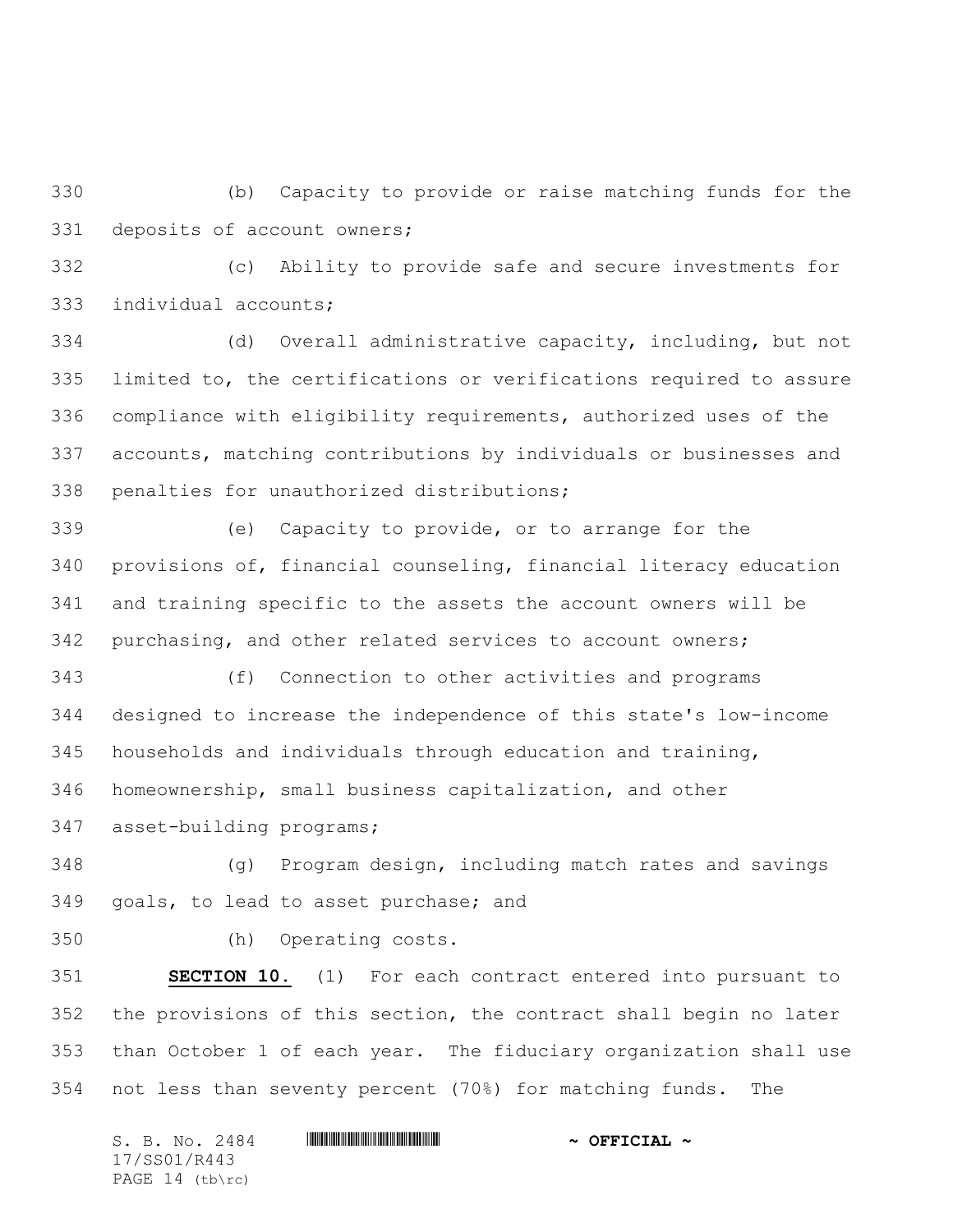fiduciary organization shall use not more than fifteen percent (15%) for operating cost and not more than fifteen percent (15%) for administrative costs.

 (2) Responsibilities of a fiduciary organization shall include, but not be limited to, marketing participation, soliciting matching contributions, counseling project participants, conducting basic economic and financial literacy training and IDA use training for project participants and conducting required verification and compliance activities. Neither a fiduciary organization nor an employee of, or person associated with, a fiduciary organization, shall receive anything of value, other than compensation for services, for any act performed in connection with the establishment of an IDA or in furtherance of the provisions of Sections 1 through 16 of this act.

 (3) Subject to rules promulgated by the MDA, a fiduciary organization has sole authority over, and responsibility for, the administration of individual development accounts. The responsibility of the fiduciary organization extends to all aspects of the account program, including marketing to all eligible individuals and families, soliciting matching funds, counseling account owners, providing financial literacy education and conducting required verification and compliance activities. The fiduciary organization may establish program provisions as the

17/SS01/R443 PAGE 15 (tb\rc)

 $S. B. No. 2484$  **. We are allowed the subset of**  $\sim$  **OFFICIAL**  $\sim$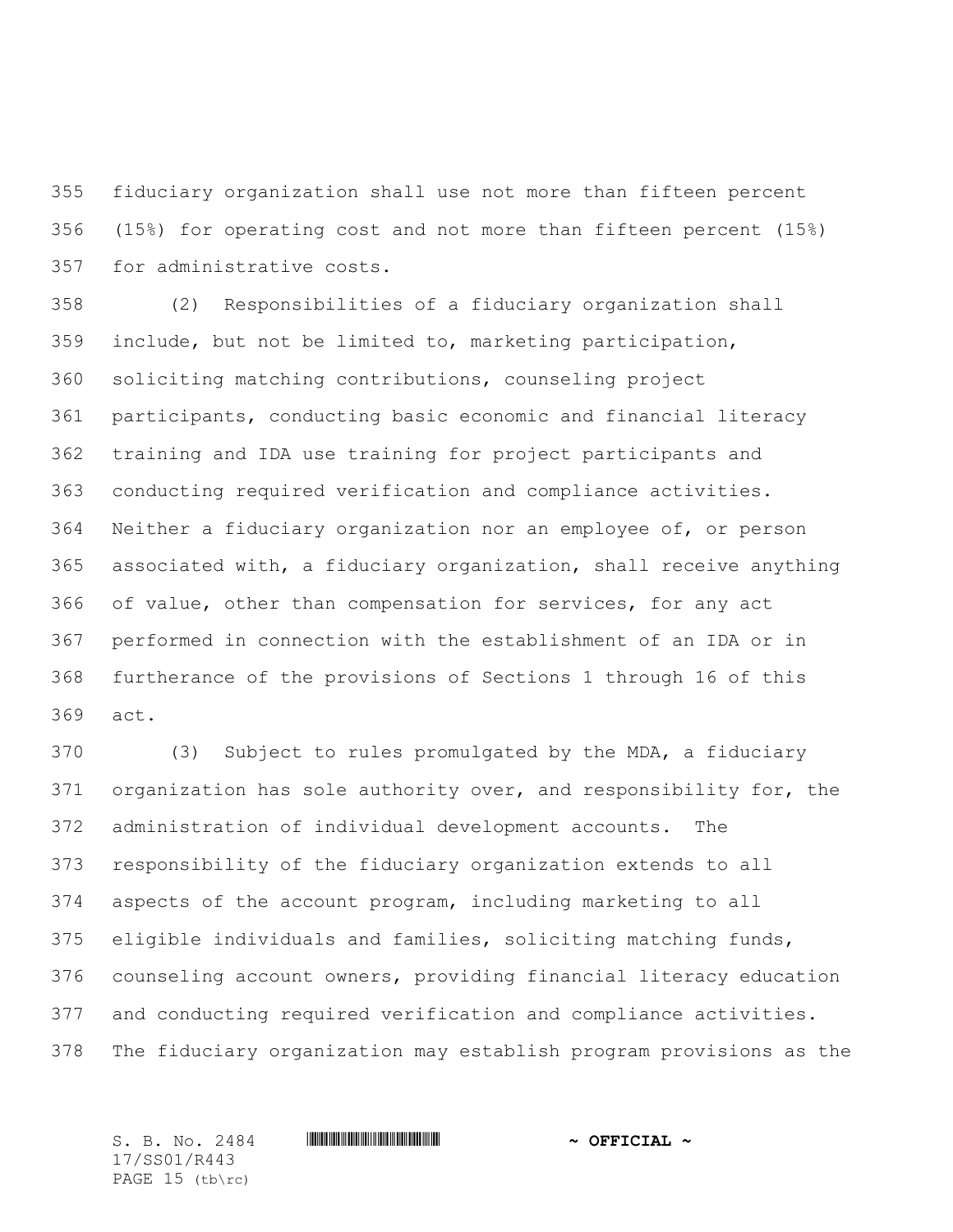organization believes necessary to ensure account owner compliance with Sections 1 through 16 of this act.

 (4) A fiduciary organization may act in partnership with other entities, including businesses, government agencies, corporations, nonprofit organizations, community action programs, community development corporations, housing authorities and faith-based entities, to assist in the fulfillment of its responsibilities under Sections 1 through 16 of this act.

 (5) A fiduciary organization may use a reasonable portion of money allocated by the Legislature to the individual development account program for administration, operation and research, and evaluation purposes. A fiduciary organization may not expend more than fifteen percent (15%) of allocated funds for those purposes. Research can be conducted in partnership with a university or state-funding organization.

 (6) A fiduciary organization selected by the MDA to administer funds allocated by the MDA for family empowerment initiative purposes shall provide the MDA an annual report based on regularly collected data of the fiduciary organization's family empowerment initiative program activity. The report shall be filed not later than ninety (90) days after the end of the fiscal year. The report shall include, but is not limited to, the following:

 (a) The number of individual development accounts administered by the fiduciary organization.

S. B. No. 2484 \*SS01/R443\* **~ OFFICIAL ~** 17/SS01/R443 PAGE 16 (tb\rc)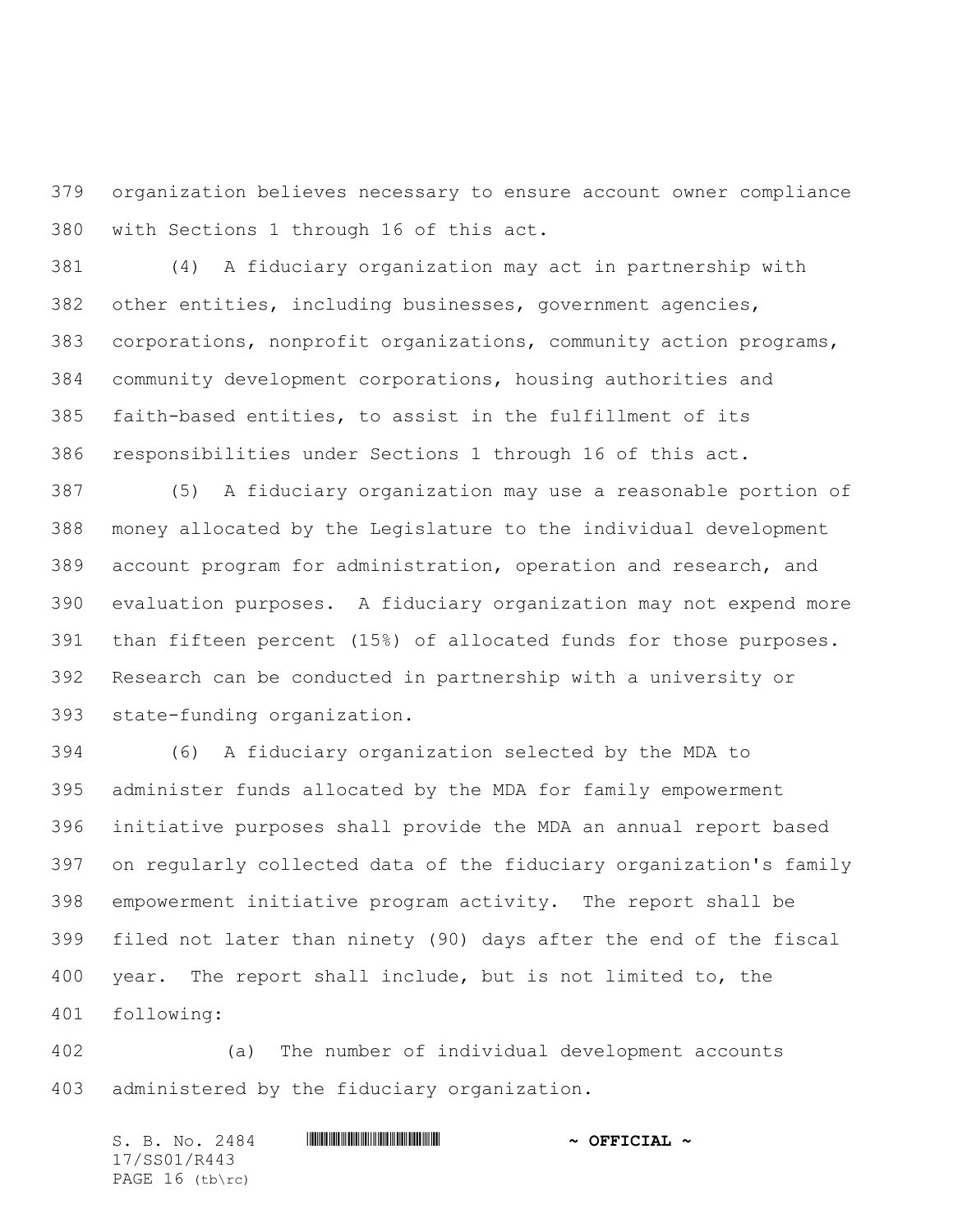(b) The amount of deposits and matching funds for each account.

(c) The asset purchase goal of each account.

(d) The number of withdrawals made.

 (e) Any other information the MDA may require for the purpose of determining whether the family empowerment initiative program is achieving the purposes for which it was established.

 (7) Each fiduciary organization shall provide quarterly to the MDA the following information:

 (a) The number of individuals making deposits into an IDA;

(b) The amounts deposited in the IDA;

(c) The amounts not yet allocated to IDAs;

(d) The amounts withdrawn from the individual

 development accounts and the purposes for which the amounts were withdrawn;

 (e) The balances remaining in the IDAs; 421 (f) The service configurations (such as peer support, structured planning exercises, mentoring and case management) which increased the rate and consistency of participation in the demonstration project and how such configurations varied among different populations or communities; and

 (g) The number of grievances filed, the resolution of the grievances, and any penalties imposed.

 $S. B. No. 2484$  **. We are allowed the subset of**  $\sim$  **OFFICIAL**  $\sim$ 17/SS01/R443 PAGE 17 (tb\rc)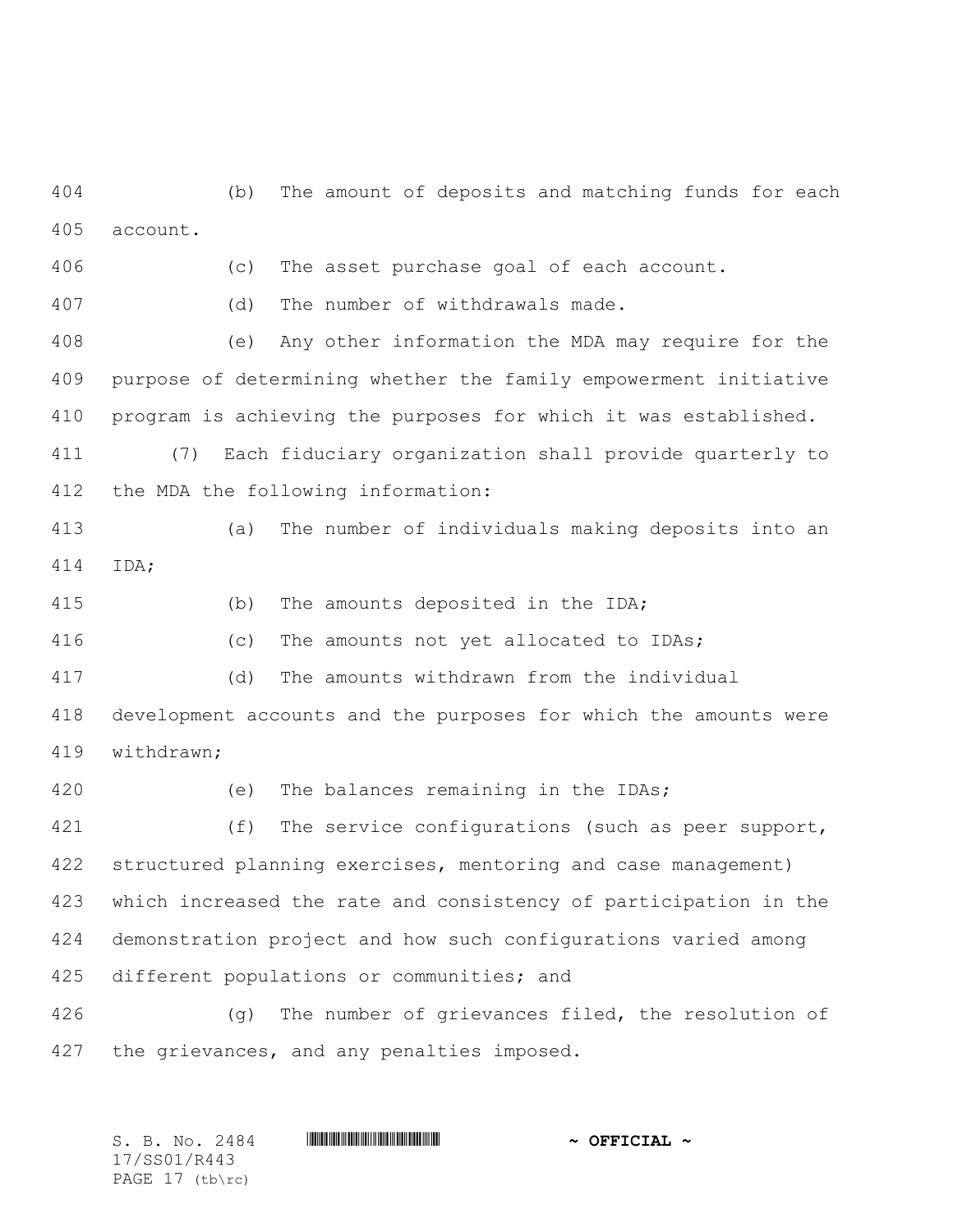(8) The MDA shall make all reasonable and necessary rules to ensure the fiduciary organization's compliance with Sections 1 through 16 of this act.

 **SECTION 11.** The MDA shall prepare a written report annually regarding the implementation of the Family Empowerment Initiative and shall make recommendations for improving the program. The report shall be filed with the Secretary of the Senate and the Clerk of the House of Representative on or before August 1 of each year.

 **SECTION 12.** Financial institutions holding individual development accounts, at a minimum, shall:

 (a) Keep the account in the name of the account owner. (b) Permit deposits to be made in the account. (c) Require the account to earn a market rate of interest.

 (d) Maintain the individual development accounts as fee free.

 (e) Permit the account owner, after obtaining the written authorization of the fiduciary organization, to withdraw money from the account for any qualified purpose.

 **SECTION 13.** Any individual, business, organization or other entity may contribute matching funds to a fiduciary organization. The funds shall be designated to the fiduciary organization to allocate to all its participants on a proportionate basis.

 $S. B. No. 2484$  **. We are allowed the subset of**  $\sim$  **OFFICIAL**  $\sim$ 17/SS01/R443 PAGE 18 (tb\rc)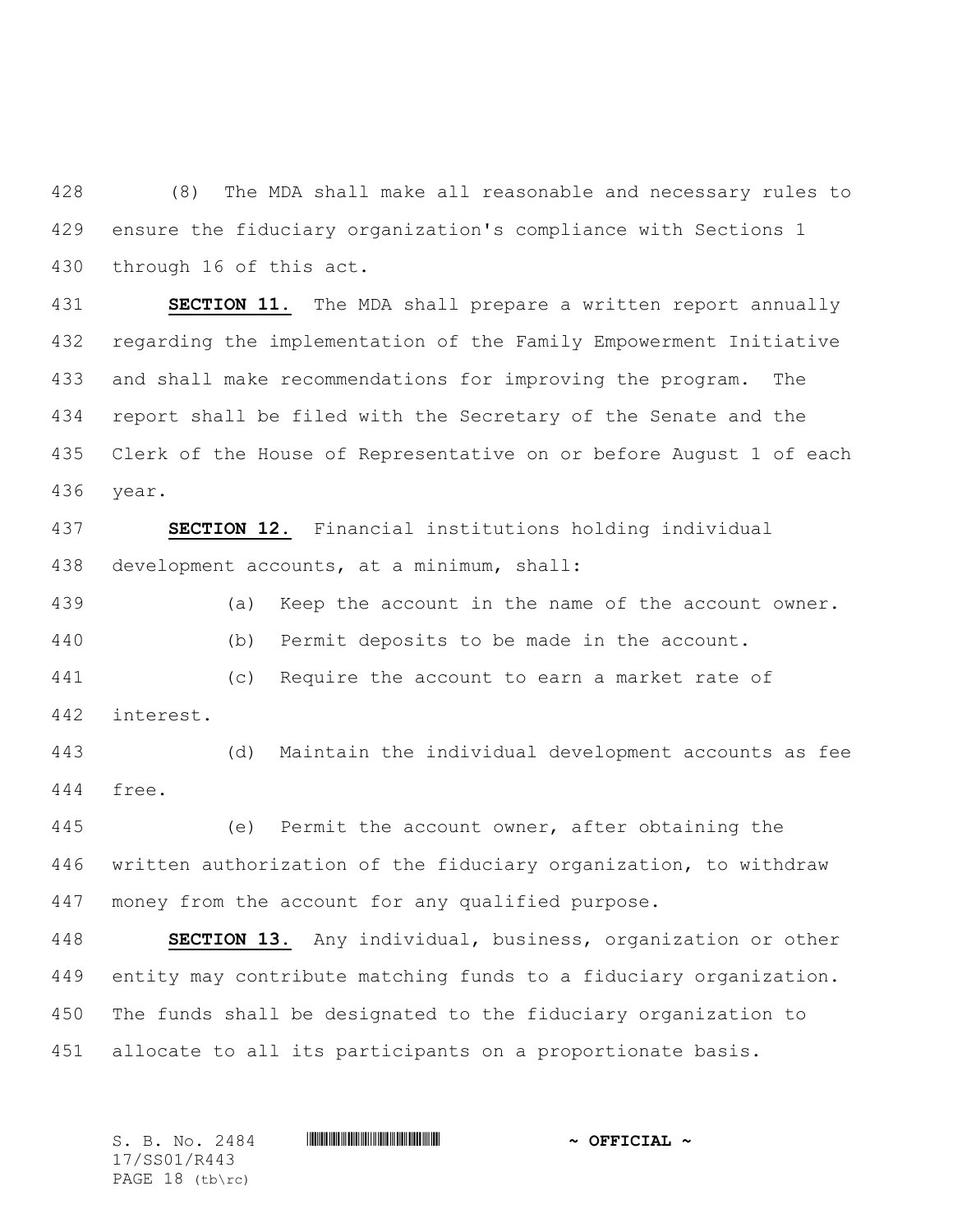**SECTION 14.** (1) An account owner's savings and matching funds shall not affect his or her eligibility for any means tested public benefits, including, but not limited to, Medicaid, state children's health insurance programs, Temporary Assistance to Needy Families (TANF), Supplemental Nutrition Assistance Program, supplemental security income, government subsidized foster care and adoption payments and child care or housing payments.

 (2) Except as otherwise provided in this section, funds deposited in individual development accounts shall not be counted as income, assets or resources of the account owner for the purpose of determining financial eligibility for assistance or service pursuant to any federal, federally assisted, state, or municipal program based on need.

 (3) Except as otherwise provided in this section, money deposited into individual development accounts shall not be included in gross income for income tax purposes. Any amount withdrawn from a parallel account shall not be included in an eligible individual's gross income for income tax purposes.

 (4) Money withdrawn from an individual development account shall not be included in gross income unless it is not used for a qualified purpose.

 **SECTION 15.** The MDA shall not be obligated to fund individual development parallel accounts or be obligated to enter into contracts with fiduciary organizations unless the Legislature appropriates funding for the establishment of a family empowerment

S. B. No. 2484 \*SS01/R443\* **~ OFFICIAL ~** 17/SS01/R443 PAGE 19 (tb\rc)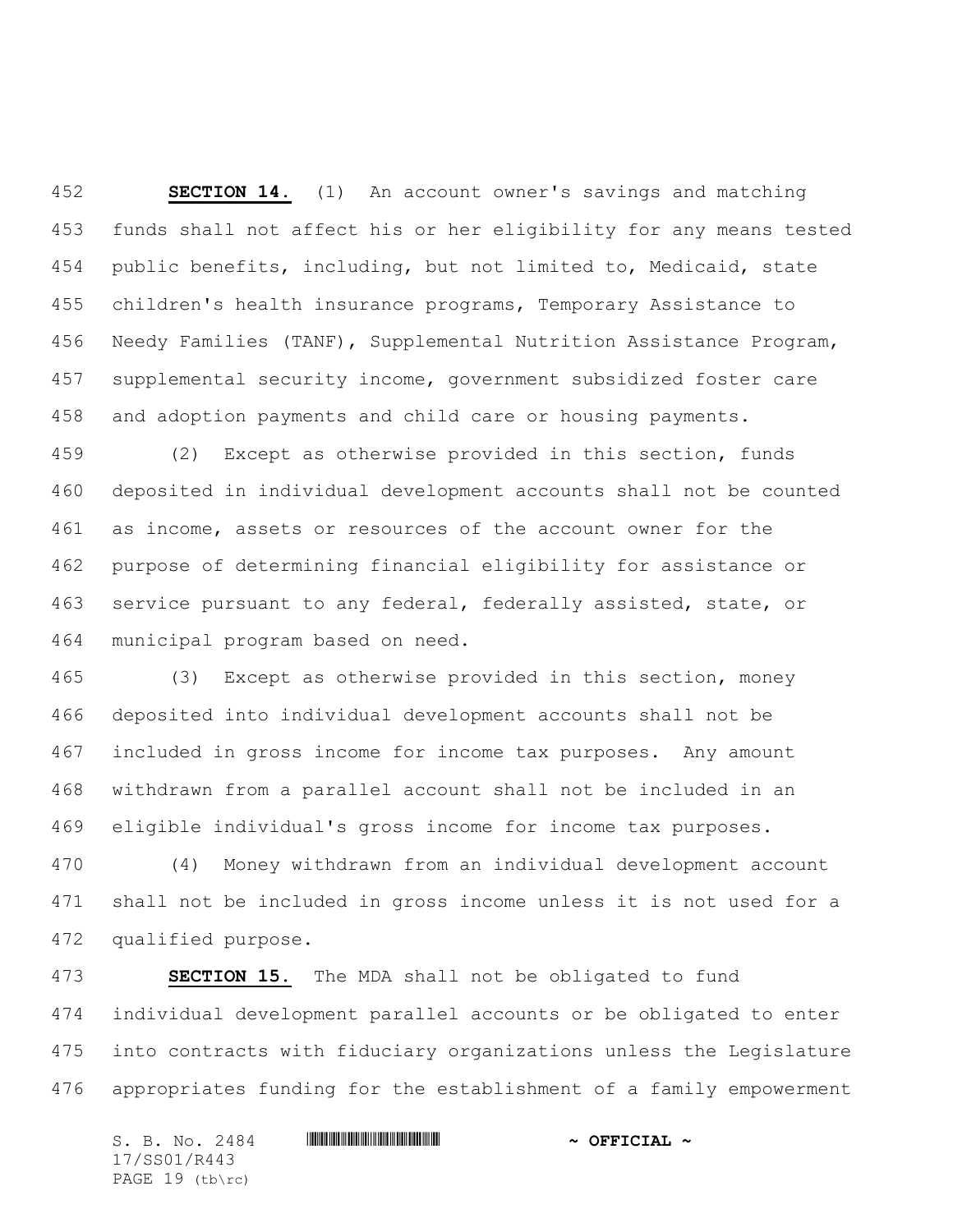initiative program, nor shall the MDA be obligated to spend funds on a family empowerment initiative program above the amount appropriated by the Legislature for the program.

 **SECTION 16.** (1) There shall be allowed a credit against the income tax liability imposed by Chapter 7, Title 27, Mississippi Code of 1972, to a taxpayer who contributes to a fiduciary organization created under Sections 1 through 16 of this act in an amount equal to fifty percent (50%) of the amount of matching funds contributed to a fiduciary organization during the calendar year.

 (2) The amount of the credit that may be used by a taxpayer for a taxable year shall not exceed the lesser of Twenty-five Thousand Dollars (\$25,000.00) or the amount of income tax otherwise due. Any unused portion of the credit may be carried forward for three (3) consecutive years from the close of the tax year in which the credit was earned.

 (3) To claim the credit authorized by this section, a taxpayer must notify the fiduciary organization that the taxpayer intends to make a contribution and the amount of the contribution. The fiduciary organization shall then notify the Department of Revenue and request a certification from the department certifying the amount of the tax credit to which the taxpayer is entitled if the contribution is made. The fiduciary organization shall deliver the certification to the taxpayer upon receipt of the contribution.

17/SS01/R443 PAGE 20 (tb\rc)

 $S.$  B. No. 2484 **\*\*\* |SEEREFILIAR #SSUEFICIAL ~**  $\sim$  OFFICIAL ~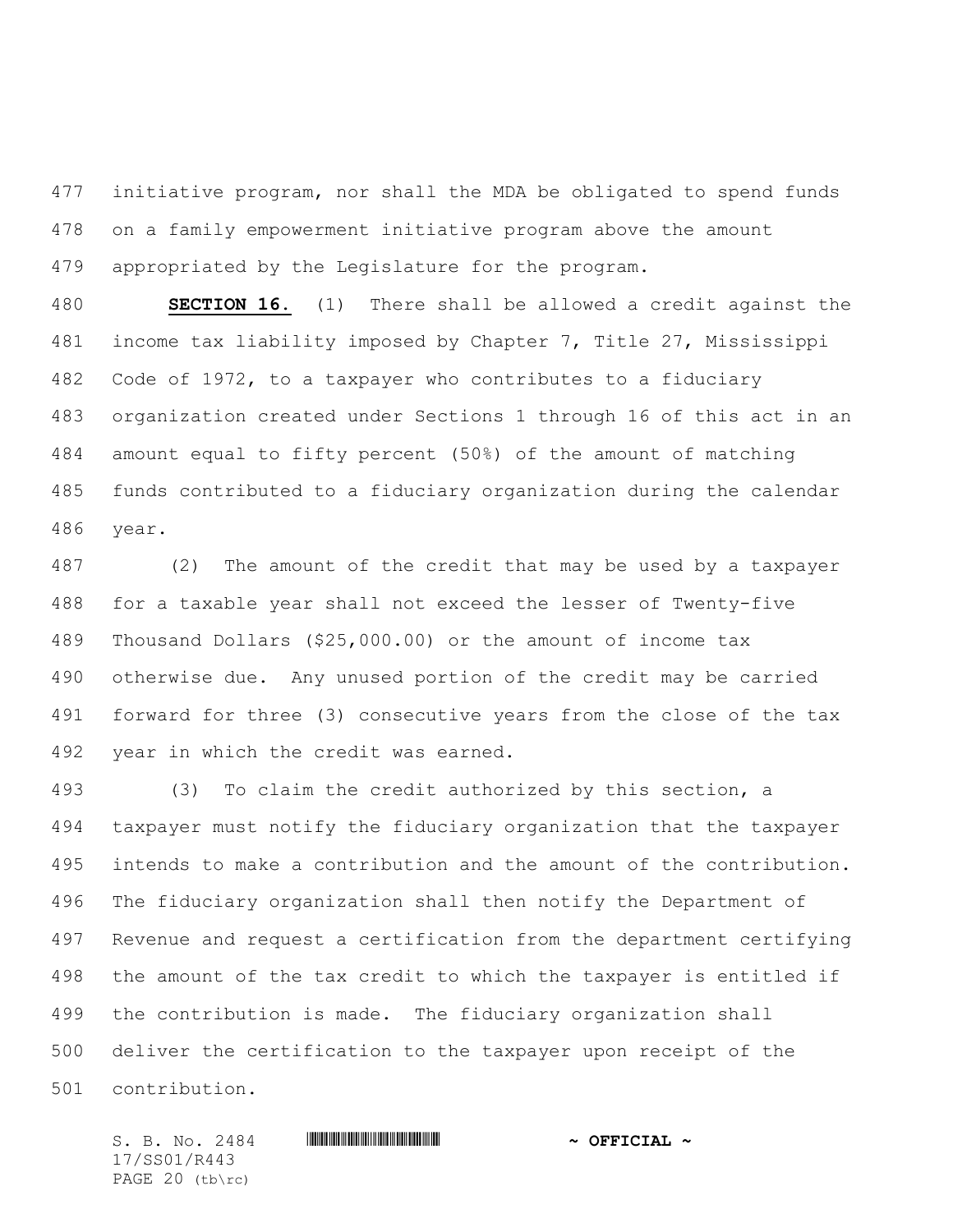(4) A taxpayer shall file the certificate with the taxpayer's income tax return for the first year in which the taxpayer claims the tax credit authorized by this section.

 (5) The total amount of tax credits certified under this section shall not exceed One Hundred Thousand Dollars (\$100,000.00) per calendar year.

 (6) The Department of Revenue shall promulgate any regulations necessary to carry out the provisions of this section.

 **SECTION 17.** Section 27-7-15, Mississippi Code of 1972, is amended as follows:

 27-7-15. (1) For the purposes of this article, except as otherwise provided, the term "gross income" means and includes the income of a taxpayer derived from salaries, wages, fees or compensation for service, of whatever kind and in whatever form paid, including income from governmental agencies and subdivisions thereof; or from professions, vocations, trades, businesses, commerce or sales, or renting or dealing in property, or reacquired property; also from annuities, interest, rents, dividends, securities, insurance premiums, reinsurance premiums, considerations for supplemental insurance contracts, or the transaction of any business carried on for gain or profit, or gains, or profits, and income derived from any source whatever and in whatever form paid. The amount of all such items of income shall be included in the gross income for the taxable year in which received by the taxpayer. The amount by which an eligible

17/SS01/R443 PAGE (tb\rc)

S. B. No. 2484 \*SS01/R443\* **~ OFFICIAL ~**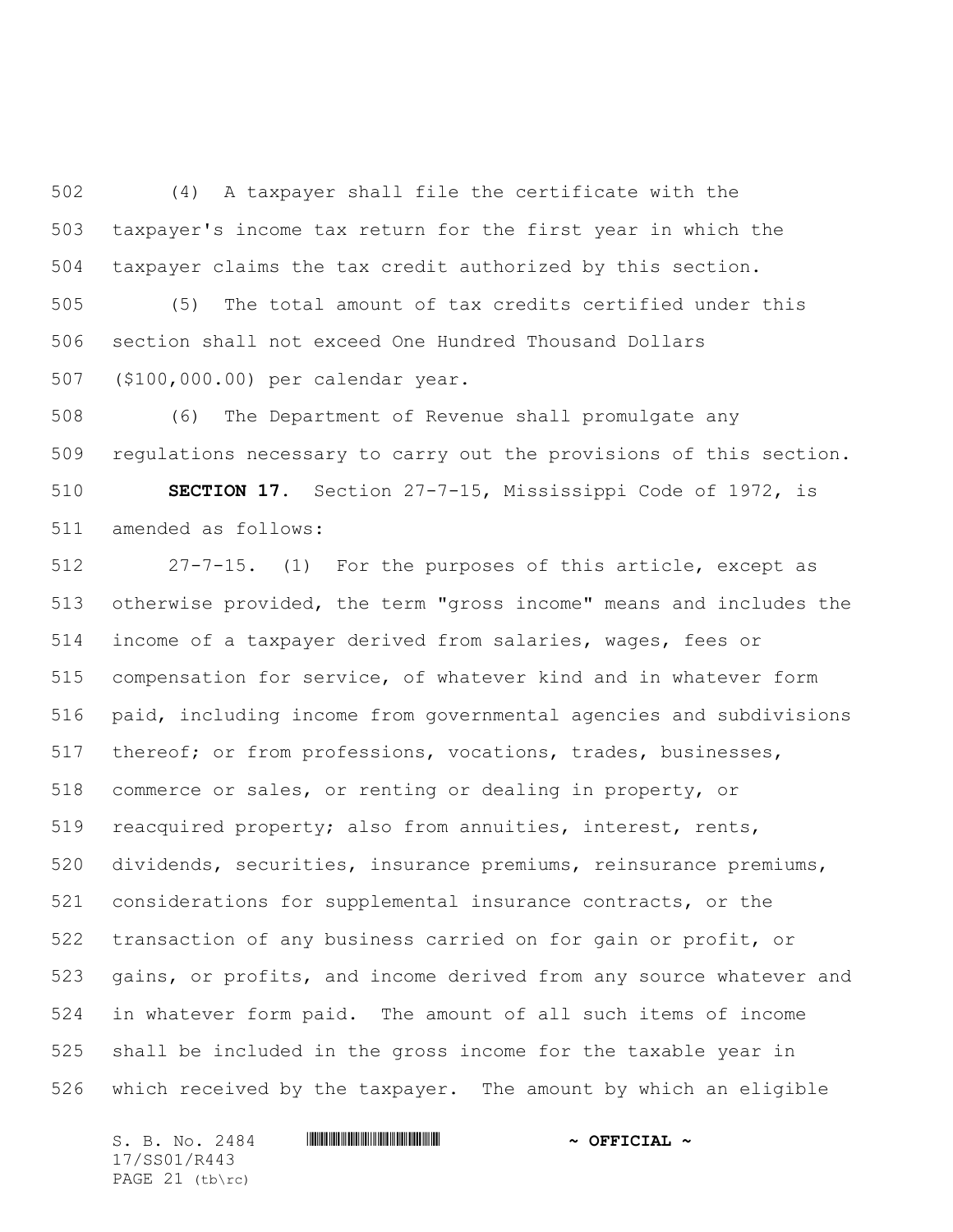employee's salary is reduced pursuant to a salary reduction agreement authorized under Section 25-17-5 shall be excluded from the term "gross income" within the meaning of this article.

 (2) In determining gross income for the purpose of this section, the following, under regulations prescribed by the commissioner, shall be applicable:

 (a) **Dealers in property.** Federal rules, regulations and revenue procedures shall be followed with respect to installment sales unless a transaction results in the shifting of income from inside the state to outside the state.

## (b) **Casual sales of property.**

 (i) Prior to January 1, 2001, federal rules, regulations and revenue procedures shall be followed with respect to installment sales except they shall be applied and administered as if H.R. 3594, the Installment Tax Correction Act of 2000 of the 106th Congress, had not been enacted. This provision will generally affect taxpayers, reporting on the accrual method of accounting, entering into installment note agreements on or after December 17, 1999. Any gain or profit resulting from the casual sale of property will be recognized in the year of sale.

 (ii) From and after January 1, 2001, federal rules, regulations and revenue procedures shall be followed with respect to installment sales except as provided in this subparagraph (ii). Gain or profit from the casual sale of property shall be recognized in the year of sale. When a taxpayer

S. B. No. 2484 \*SS01/R443\* **~ OFFICIAL ~** 17/SS01/R443 PAGE 22 (tb\rc)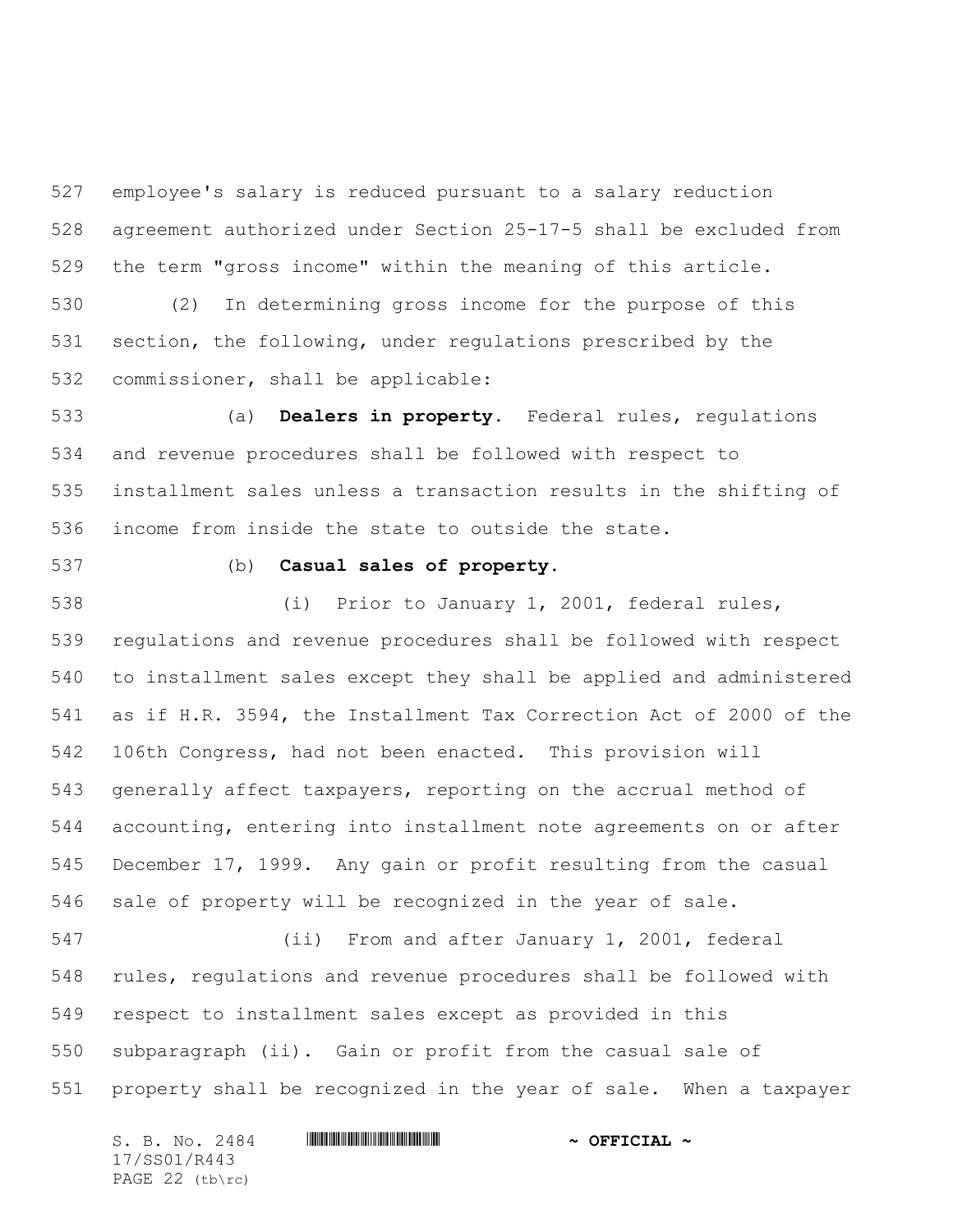recognizes gain on the casual sale of property in which the gain is deferred for federal income tax purposes, a taxpayer may elect to defer the payment of tax resulting from the gain as allowed and to the extent provided under regulations prescribed by the commissioner. If the payment of the tax is made on a deferred basis, the tax shall be computed based on the applicable rate for the income reported in the year the payment is made. Except as otherwise provided in subparagraph (iii) of this paragraph (b), deferring the payment of the tax shall not affect the liability for the tax. If at any time the installment note is sold, contributed, transferred or disposed of in any manner and for any purpose by the original note holder, or the original note holder is merged, liquidated, dissolved or withdrawn from this state, then all deferred tax payments under this section shall immediately become due and payable.

 (iii) If the selling price of the property is reduced by any alteration in the terms of an installment note, including default by the purchaser, the gain to be recognized is recomputed based on the adjusted selling price in the same manner as for federal income tax purposes. The tax on this amount, less the previously paid tax on the recognized gain, is payable over the period of the remaining installments. If the tax on the previously recognized gain has been paid in full to this state, the return on which the payment was made may be amended for this

17/SS01/R443 PAGE 23 (tb\rc)

 $S.$  B. No. 2484 **\*\*\* |SEEREFILIAR #SSUEFICIAL ~**  $\sim$  OFFICIAL ~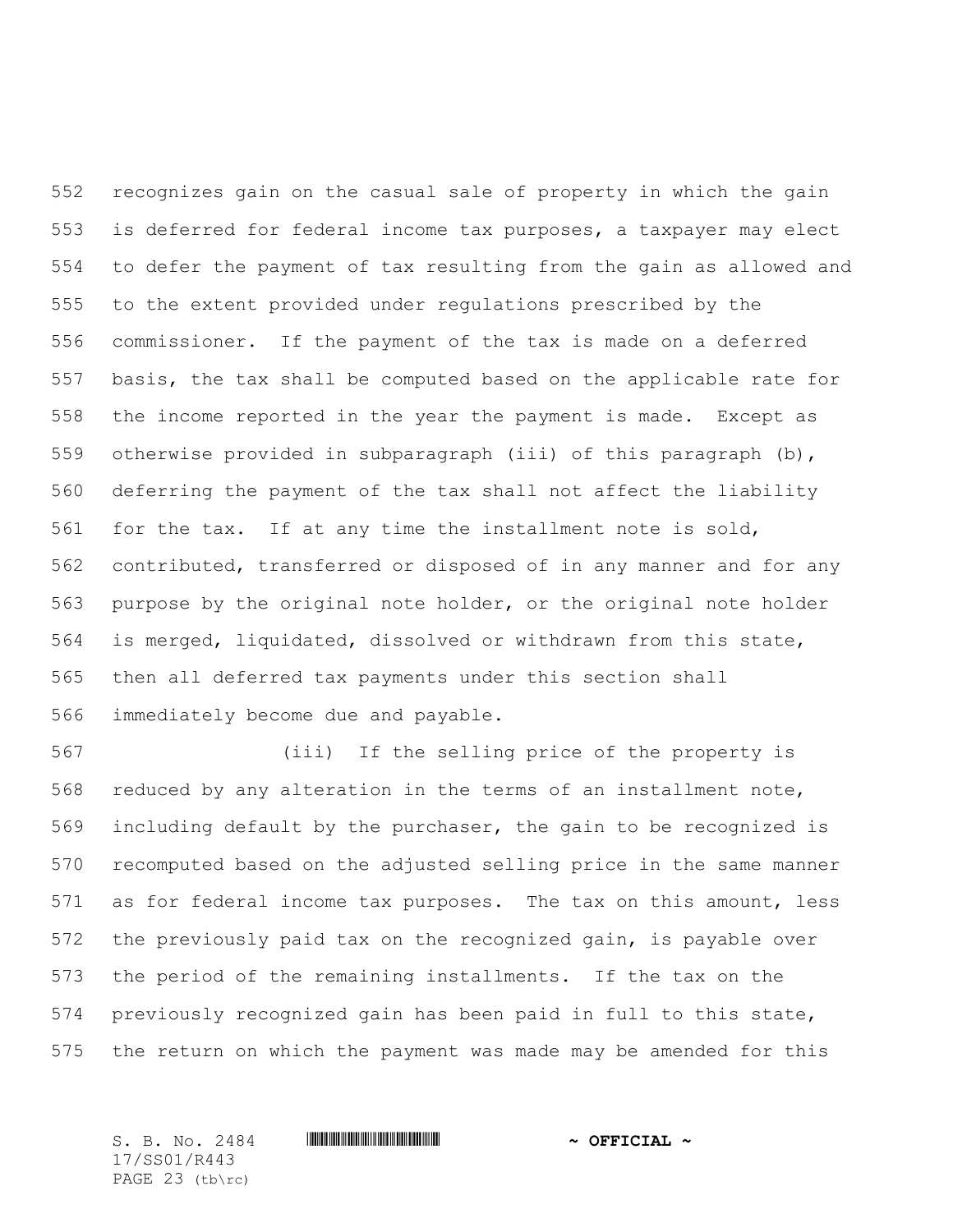purpose only. The statute of limitations in Section 27-7-49 shall not bar an amended return for this purpose.

 (c) **Reserves of insurance companies.** In the case of insurance companies, any amounts in excess of the legally required reserves shall be included as gross income.

 (d) **Affiliated companies or persons.** As regards sales, exchanges or payments for services from one to another of affiliated companies or persons or under other circumstances where the relation between the buyer and seller is such that gross proceeds from the sale or the value of the exchange or the payment for services are not indicative of the true value of the subject matter of the sale, exchange or payment for services, the commissioner shall prescribe uniform and equitable rules for determining the true value of the gross income, gross sales, exchanges or payment for services, or require consolidated returns of affiliates.

 (e) **Alimony and separate maintenance payments.** The federal rules, regulations and revenue procedures in determining the deductibility and taxability of alimony payments shall be followed in this state.

 (f) **Reimbursement for expenses of moving.** There shall be included in gross income (as compensation for services) any amount received or accrued, directly or indirectly, by an individual as a payment for or reimbursement of expenses of moving

 $S.$  B. No. 2484 **\*\*\* |SEEREFILIAR #SSUEFICIAL ~**  $\sim$  OFFICIAL ~ 17/SS01/R443 PAGE 24 (tb\rc)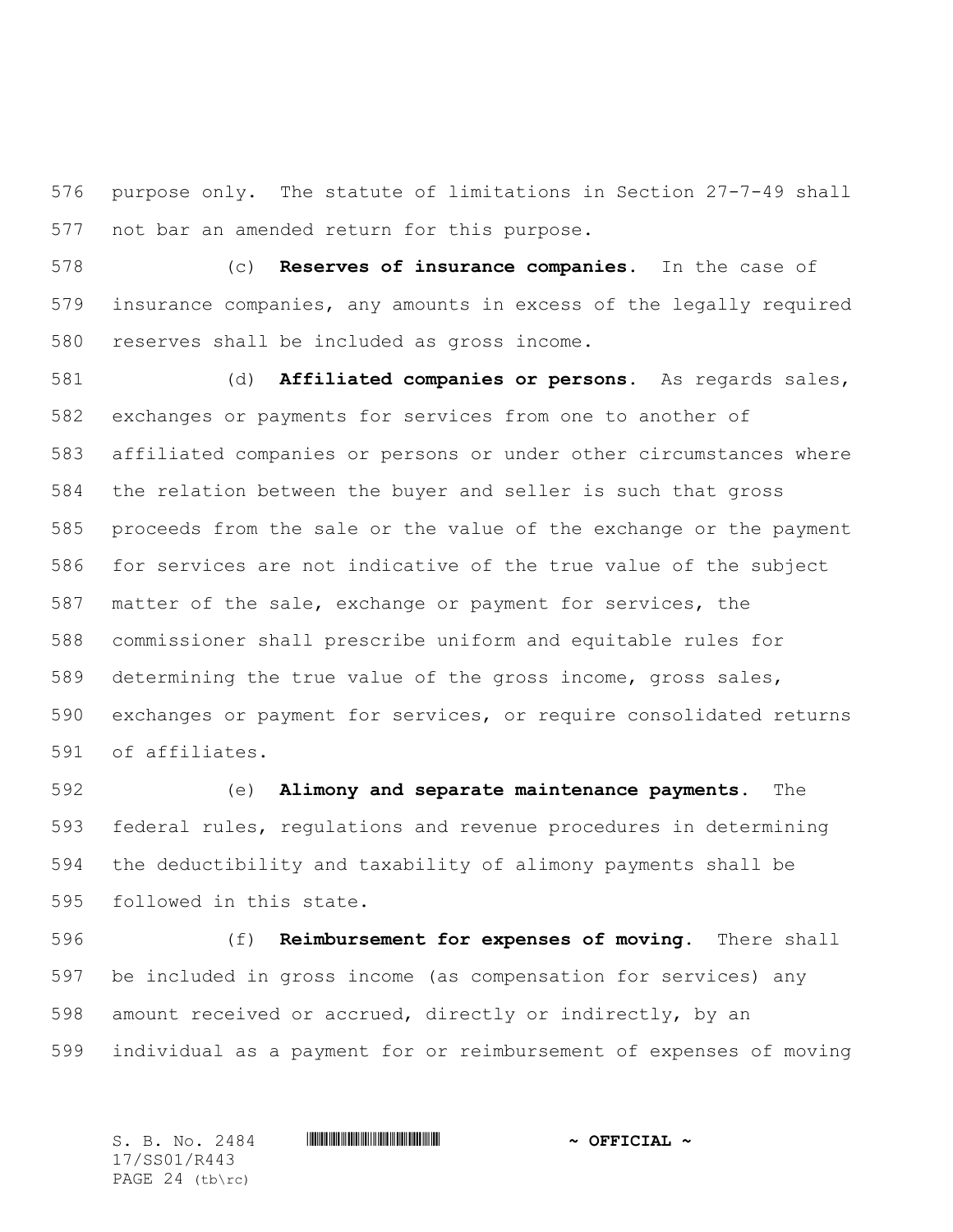from one residence to another residence which is attributable to employment or self-employment.

 (3) In the case of taxpayers other than residents, gross income includes gross income from sources within this state.

 (4) The words "gross income" do not include the following items of income which shall be exempt from taxation under this article:

 (a) The proceeds of life insurance policies and contracts paid upon the death of the insured. However, the income from the proceeds of such policies or contracts shall be included in the gross income.

 (b) The amount received by the insured as a return of premium or premiums paid by him under life insurance policies, endowment, or annuity contracts, either during the term or at maturity or upon surrender of the contract.

 (c) The value of property acquired by gift, bequest, devise or descent, but the income from such property shall be included in the gross income.

 (d) Interest upon the obligations of the United States or its possessions, or securities issued under the provisions of the Federal Farm Loan Act of 1916, or bonds issued by the War Finance Corporation, or obligations of the State of Mississippi or political subdivisions thereof.

 (e) The amounts received through accident or health insurance as compensation for personal injuries or sickness, plus

S. B. No. 2484 \*SS01/R443\* **~ OFFICIAL ~** 17/SS01/R443 PAGE 25 (tb\rc)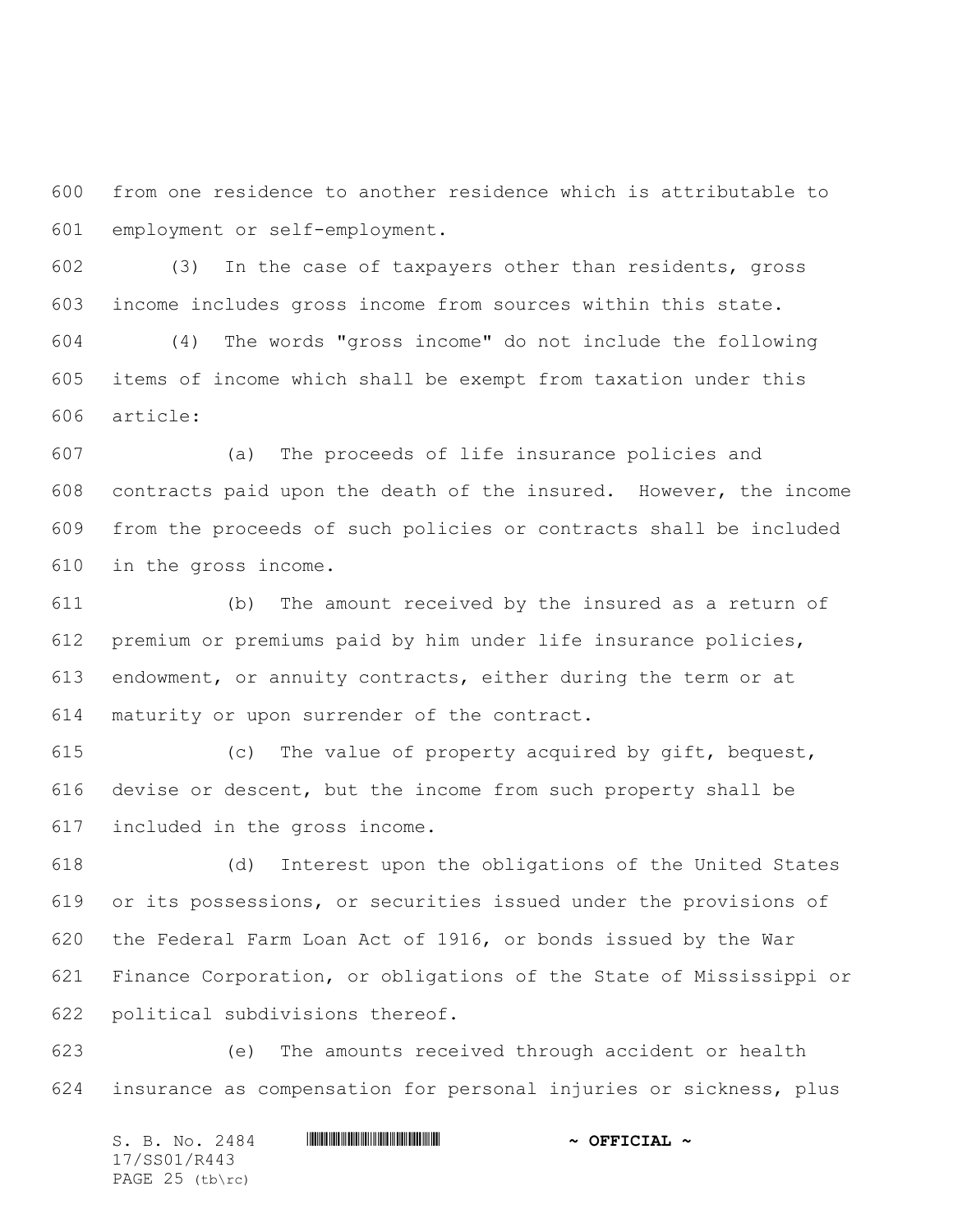the amount of any damages received for such injuries or such sickness or injuries, or through the War Risk Insurance Act, or any law for the benefit or relief of injured or disabled members of the military or naval forces of the United States.

 (f) Income received by any religious denomination or by any institution or trust for moral or mental improvements, religious, Bible, tract, charitable, benevolent, fraternal, missionary, hospital, infirmary, educational, scientific, literary, library, patriotic, historical or cemetery purposes or for two (2) or more of such purposes, if such income be used exclusively for carrying out one or more of such purposes.

 (g) Income received by a domestic corporation which is "taxable in another state" as this term is defined in this article, derived from business activity conducted outside this state. Domestic corporations taxable both within and without the state shall determine Mississippi income on the same basis as provided for foreign corporations under the provisions of this article.

 (h) In case of insurance companies, there shall be excluded from gross income such portion of actual premiums received from an individual policyholder as is paid back or credited to or treated as an abatement of premiums of such policyholder within the taxable year.

 (i) Income from dividends that has already borne a tax as dividend income under the provisions of this article, when such

S. B. No. 2484 \*SS01/R443\* **~ OFFICIAL ~** 17/SS01/R443 PAGE 26 (tb\rc)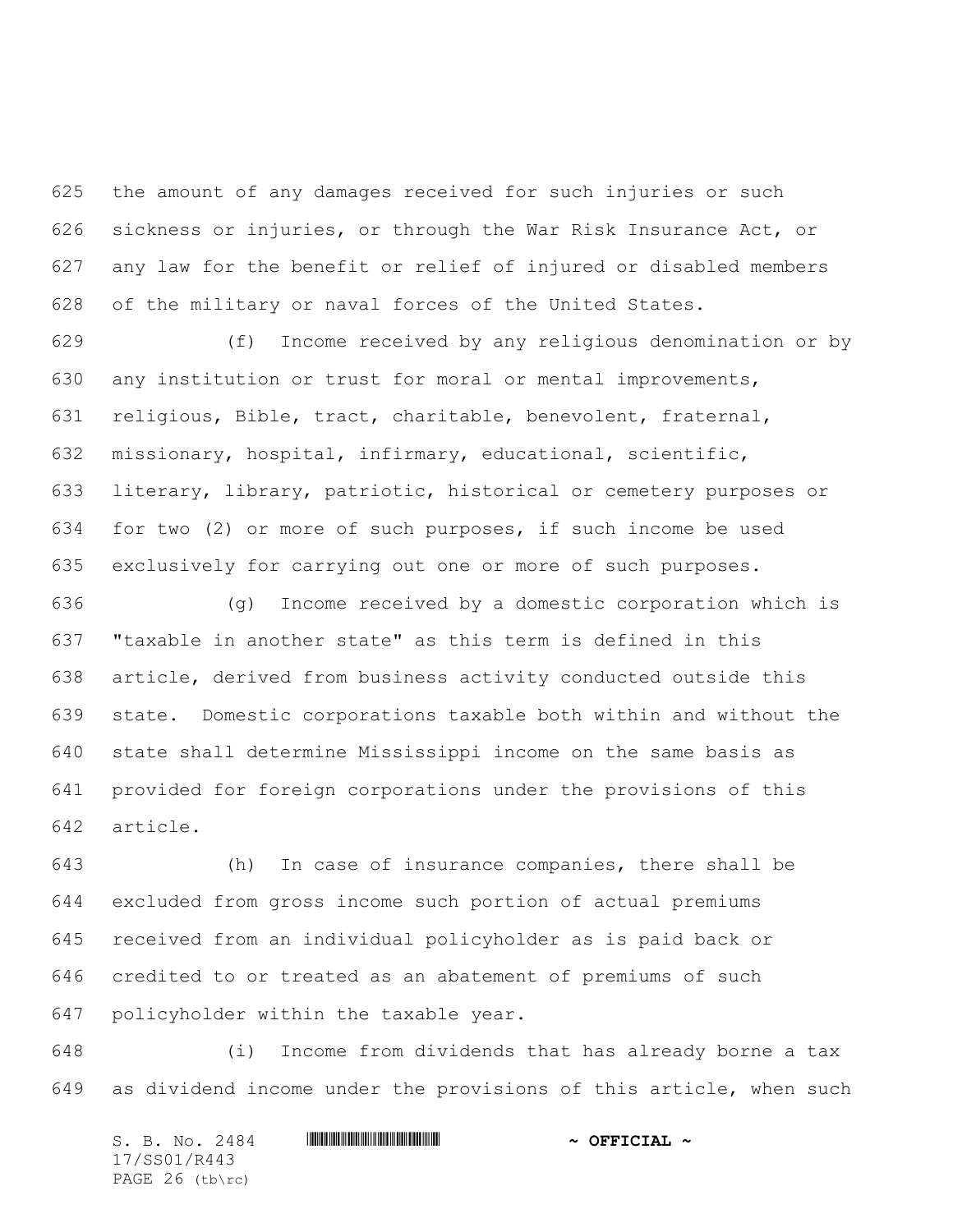dividends may be specifically identified in the possession of the recipient.

 (j) Amounts paid by the United States to a person as added compensation for hazardous duty pay as a member of the Armed Forces of the United States in a combat zone designated by Executive Order of the President of the United States.

 (k) Amounts received as retirement allowances, pensions, annuities or optional retirement allowances paid under the federal Social Security Act, the Railroad Retirement Act, the Federal Civil Service Retirement Act, or any other retirement system of the United States government, retirement allowances paid under the Mississippi Public Employees' Retirement System, Mississippi Highway Safety Patrol Retirement System or any other retirement system of the State of Mississippi or any political subdivision thereof. The exemption allowed under this paragraph (k) shall be available to the spouse or other beneficiary at the death of the primary retiree.

 (l) Amounts received as retirement allowances, pensions, annuities or optional retirement allowances paid by any public or governmental retirement system not designated in paragraph (k) or any private retirement system or plan of which the recipient was a member at any time during the period of his employment. Amounts received as a distribution under a Roth Individual Retirement Account shall be treated in the same manner as provided under the Internal Revenue Code of 1986, as amended.

S. B. No. 2484 \*SS01/R443\* **~ OFFICIAL ~** 17/SS01/R443 PAGE 27 (tb\rc)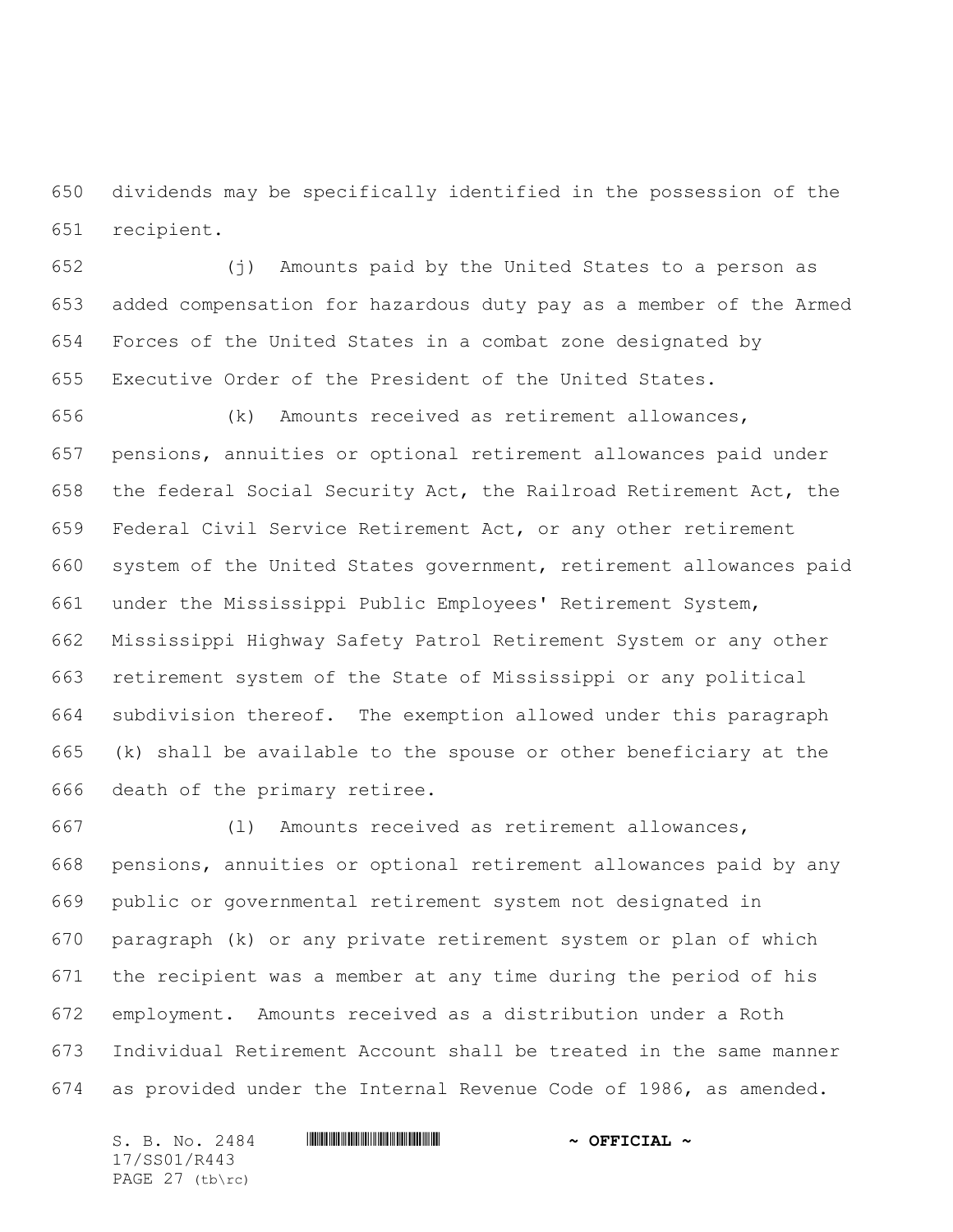The exemption allowed under this paragraph (l) shall be available to the spouse or other beneficiary at the death of the primary retiree.

 (m) National Guard or Reserve Forces of the United States compensation not to exceed the aggregate sum of Five Thousand Dollars (\$5,000.00) for any taxable year through the 2005 taxable year, and not to exceed the aggregate sum of Fifteen Thousand Dollars (\$15,000.00) for any taxable year thereafter.

 (n) Compensation received for active service as a member below the grade of commissioned officer and so much of the compensation as does not exceed the maximum enlisted amount received for active service as a commissioned officer in the Armed Forces of the United States for any month during any part of which such members of the Armed Forces (i) served in a combat zone as designated by Executive Order of the President of the United States or a qualified hazardous duty area as defined by federal law, or both; or (ii) was hospitalized as a result of wounds, disease or injury incurred while serving in such combat zone. For the purposes of this paragraph (n), the term "maximum enlisted amount" means and has the same definition as that term has in 26 USCS 112.

 (o) The proceeds received from federal and state forestry incentive programs.

 (p) The amount representing the difference between the increase of gross income derived from sales for export outside the

S. B. No. 2484 \*SS01/R443\* **~ OFFICIAL ~** 17/SS01/R443 PAGE 28 (tb\rc)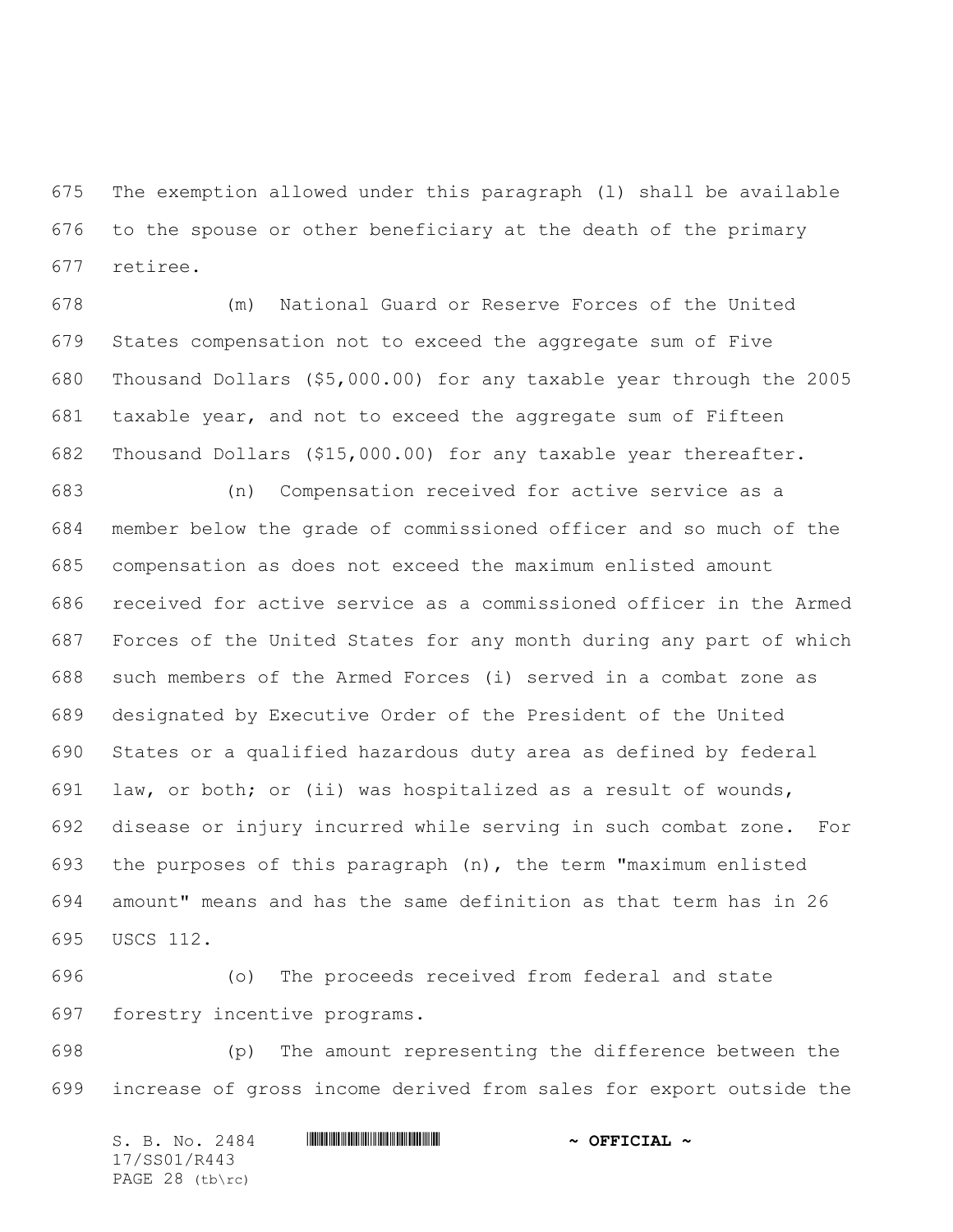United States as compared to the preceding tax year wherein gross income from export sales was highest, and the net increase in expenses attributable to such increased exports. In the absence of direct accounting, the ratio of net profits to total sales may be applied to the increase in export sales. This paragraph (p) shall only apply to businesses located in this state engaging in the international export of Mississippi goods and services. Such goods or services shall have at least fifty percent (50%) of value added at a location in Mississippi.

 (q) Amounts paid by the federal government for the construction of soil conservation systems as required by a conservation plan adopted pursuant to 16 USCS 3801 et seq.

 (r) The amount deposited in a medical savings account, and any interest accrued thereon, that is a part of a medical savings account program as specified in the Medical Savings Account Act under Sections 71-9-1 through 71-9-9; provided, however, that any amount withdrawn from such account for purposes other than paying eligible medical expense or to procure health coverage shall be included in gross income.

 (s) Amounts paid by the Mississippi Soil and Water Conservation Commission from the Mississippi Soil and Water Cost-Share Program for the installation of water quality best management practices.

17/SS01/R443 PAGE 29 (tb\rc)

 $S.$  B. No. 2484 **\*\*\* |SEEREFILIAR #SSUEFICIAL ~**  $\sim$  OFFICIAL ~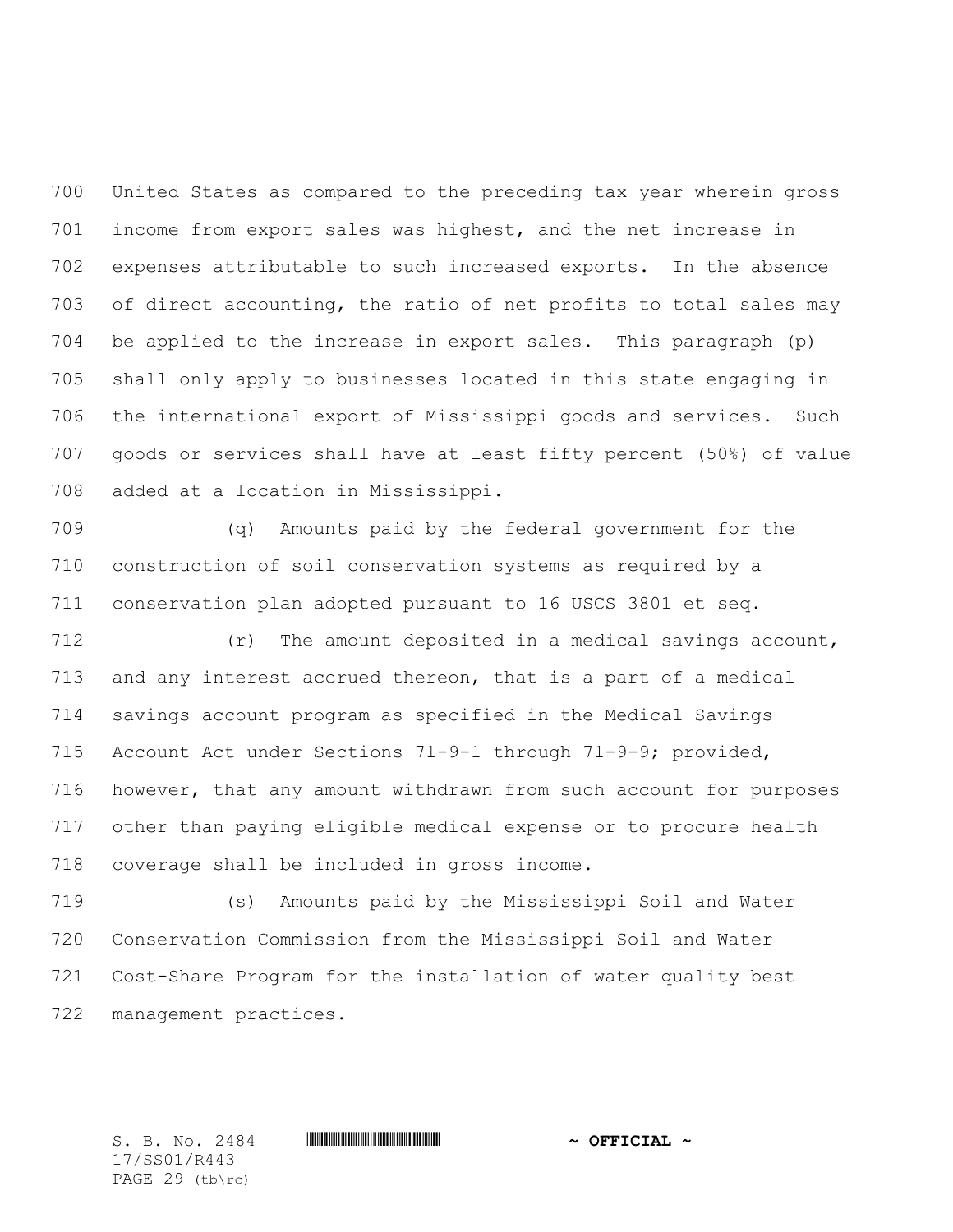(t) Dividends received by a holding corporation, as defined in Section 27-13-1, from a subsidiary corporation, as defined in Section 27-13-1.

 (u) Interest, dividends, gains or income of any kind on any account in the Mississippi Affordable College Savings Trust Fund, as established in Sections 37-155-101 through 37-155-125, to the extent that such amounts remain on deposit in the MACS Trust Fund or are withdrawn pursuant to a qualified withdrawal, as defined in Section 37-155-105.

 (v) Interest, dividends or gains accruing on the payments made pursuant to a prepaid tuition contract, as provided for in Section 37-155-17.

 (w) Income resulting from transactions with a related member where the related member subject to tax under this chapter was required to, and did in fact, add back the expense of such transactions as required by Section 27-7-17(2). Under no circumstances may the exclusion from income exceed the deduction add-back of the related member, nor shall the exclusion apply to any income otherwise excluded under this chapter.

 (x) Amounts that are subject to the tax levied pursuant to Section 27-7-901, and are paid to patrons by gaming establishments licensed under the Mississippi Gaming Control Act.

 (y) Amounts that are subject to the tax levied pursuant to Section 27-7-903, and are paid to patrons by gaming

S. B. No. 2484 \*SS01/R443\* **~ OFFICIAL ~** 17/SS01/R443 PAGE 30 (tb\rc)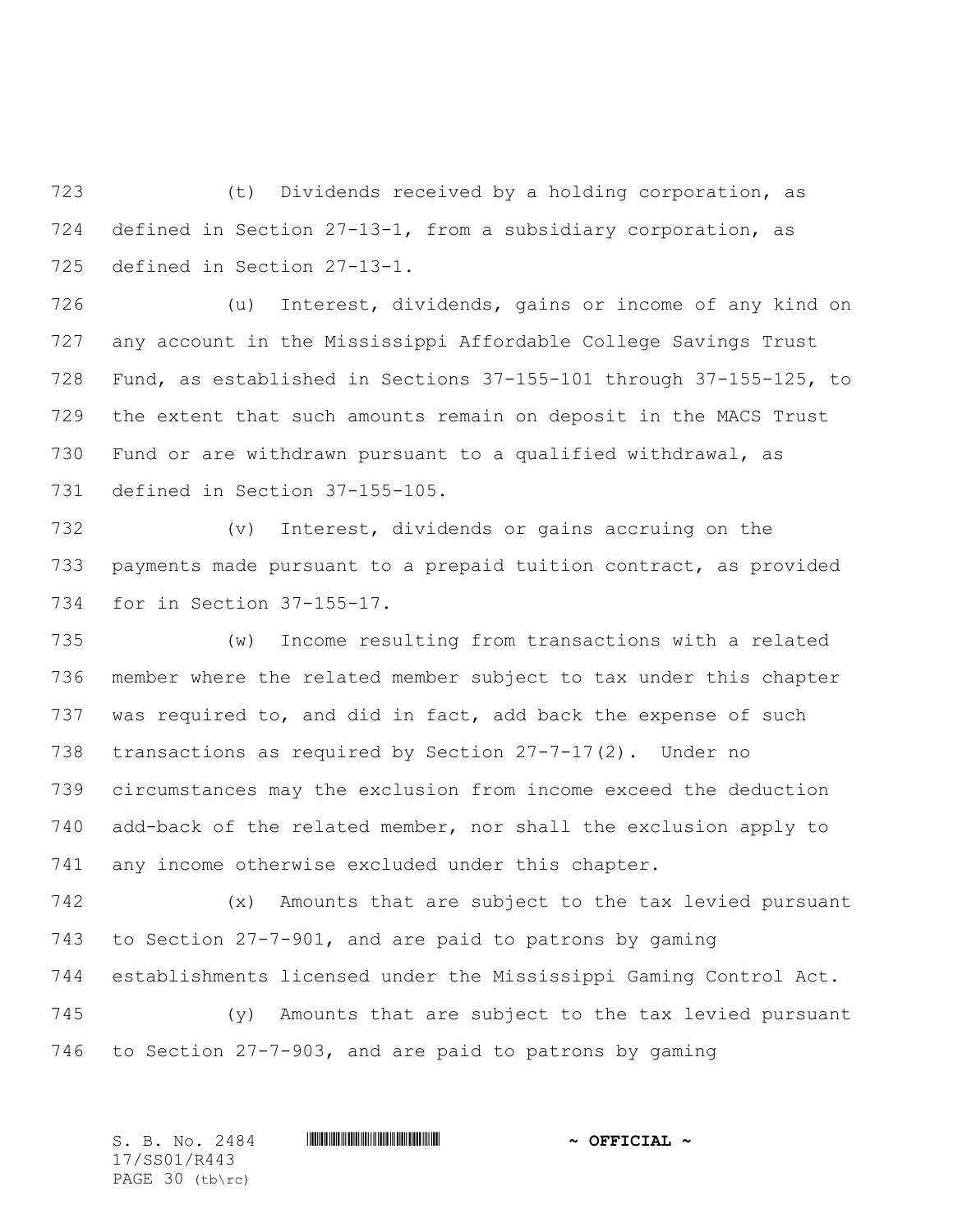establishments not licensed under the Mississippi Gaming Control Act.

 (z) Interest, dividends, gains or income of any kind on any account in a qualified tuition program and amounts received as distributions under a qualified tuition program shall be treated in the same manner as provided under the United States Internal 753 Revenue Code, as amended. For the purposes of this paragraph  $(z)$ , the term "qualified tuition program" means and has the same definition as that term has in 26 USCS 529.

 (aa) The amount deposited in a health savings account, and any interest accrued thereon, that is a part of a health savings account program as specified in the Health Savings Accounts Act created in Sections 83-62-1 through 83-62-9; however, any amount withdrawn from such account for purposes other than paying qualified medical expenses or to procure health coverage shall be included in gross income, except as otherwise provided by Sections 83-62-7 and 83-62-9.

 (bb) Amounts received as qualified disaster relief payments shall be treated in the same manner as provided under the United States Internal Revenue Code, as amended.

 (cc) Amounts received as a "qualified Hurricane Katrina distribution" as defined in the United States Internal Revenue Code, as amended.

17/SS01/R443 PAGE 31 (tb\rc)

 $S.$  B. No. 2484 **\*\*\* |SEEREFILIAR #SSUEFICIAL ~**  $\sim$  OFFICIAL ~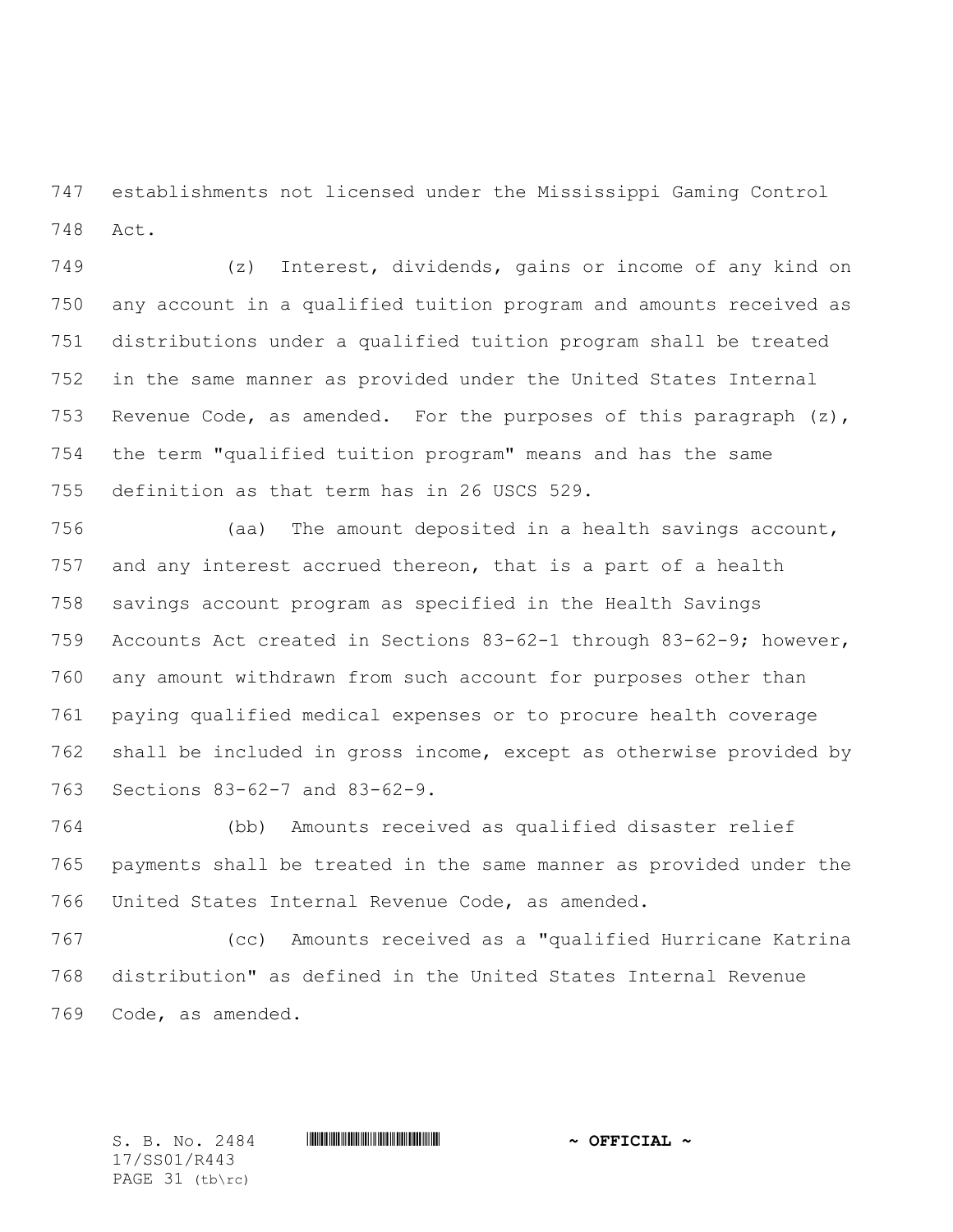(dd) Amounts received by an individual which may be excluded from income as foreign earned income for federal income tax purposes.

 (ee) Amounts received by a qualified individual, directly or indirectly, from an employer or nonprofit housing organization that are qualified housing expenses associated with an employer-assisted housing program. For purposes of this paragraph (ee):

 (i) "Qualified individual" means any individual whose household income does not exceed one hundred twenty percent (120%) of the area median gross income (as defined by the United States Department of Housing and Urban Development), adjusted for household size, for the area in which the housing is located.

 (ii) "Nonprofit housing organization" means an organization that is organized as a not-for-profit organization under the laws of this state or another state and has as one of its purposes:

787 1. Homeownership education or counseling; 2. The development of affordable housing; or 3. The development or administration of employer-assisted housing programs.

 (iii) "Employer-assisted housing program" means a separate written plan of any employer (including, without limitation, tax-exempt organizations and public employers) for the exclusive benefit of the employer's employees to pay qualified

S. B. No. 2484 \*SS01/R443\* **~ OFFICIAL ~** 17/SS01/R443 PAGE 32 (tb\rc)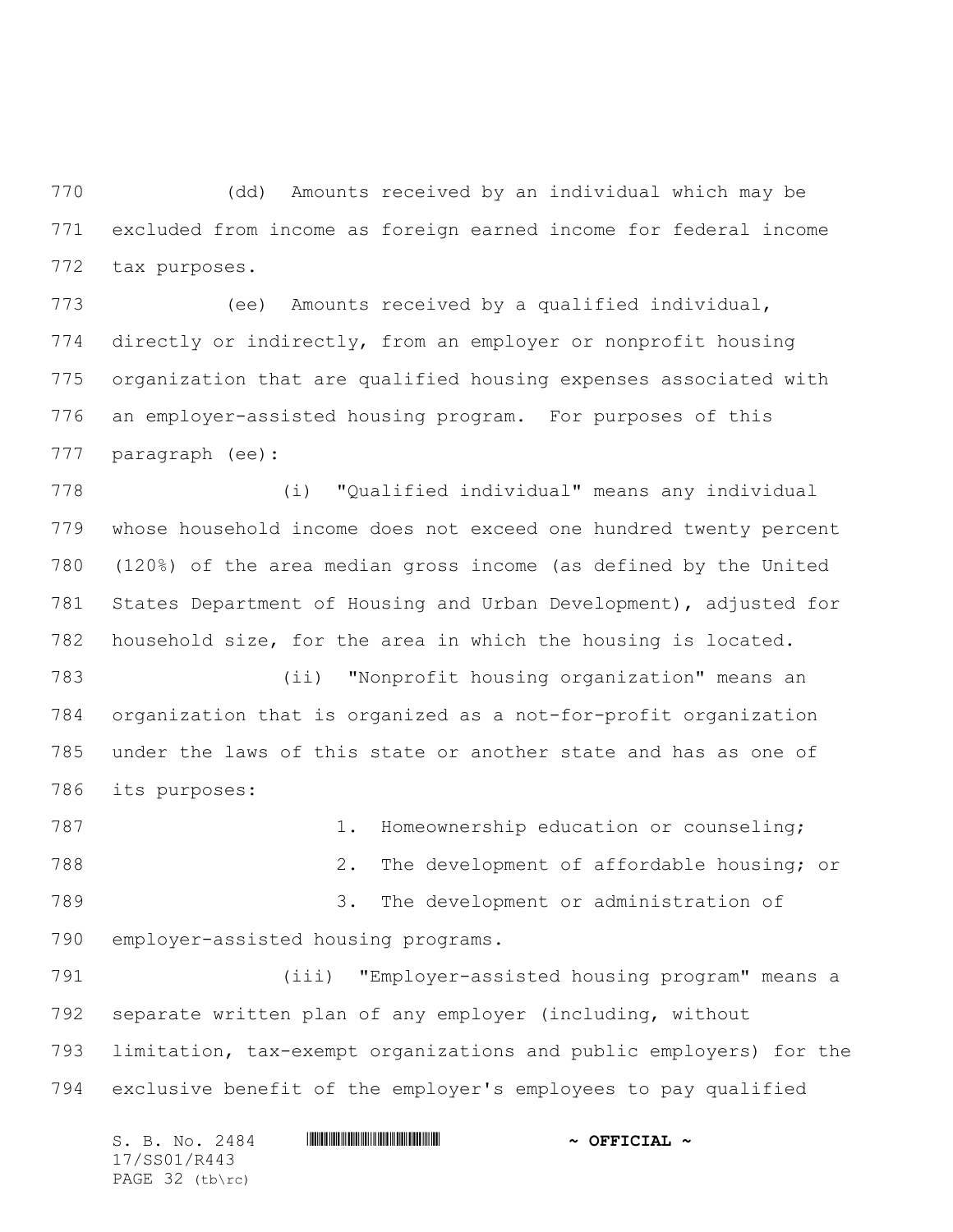housing expenses to assist the employer's employees in securing affordable housing.

 (iv) "Qualified housing expenses" means: 798 1. With respect to rental assistance, an amount not to exceed Two Thousand Dollars (\$2,000.00) paid for the purpose of assisting employees with security deposits and rental subsidies; and

802 2. With respect to homeownership assistance, an amount not to exceed the lesser of Ten Thousand Dollars (\$10,000.00) or six percent (6%) of the purchase price of the employee's principal residence that is paid for the purpose of 806 assisting employees with down payments, payment of closing costs, 807 reduced interest mortgages, mortgage guarantee programs, mortgage forgiveness programs, equity contribution programs, or contributions to homebuyer education and/or homeownership counseling of eligible employees.

 (ff) For the 2010 taxable year and any taxable year thereafter, amounts converted in accordance with the United States Internal Revenue Code, as amended, from a traditional Individual Retirement Account to a Roth Individual Retirement Account. The exemption allowed under this paragraph (ff) shall be available to the spouse or other beneficiary at the death of the primary retiree.

 (gg) Amounts received for the performance of disaster or emergency-related work as defined in Section 27-113-5.

 $S.$  B. No. 2484 **\*\*\* |SEEREFILIAR #SSUEFICIAL ~**  $\sim$  OFFICIAL ~ 17/SS01/R443 PAGE 33 (tb\rc)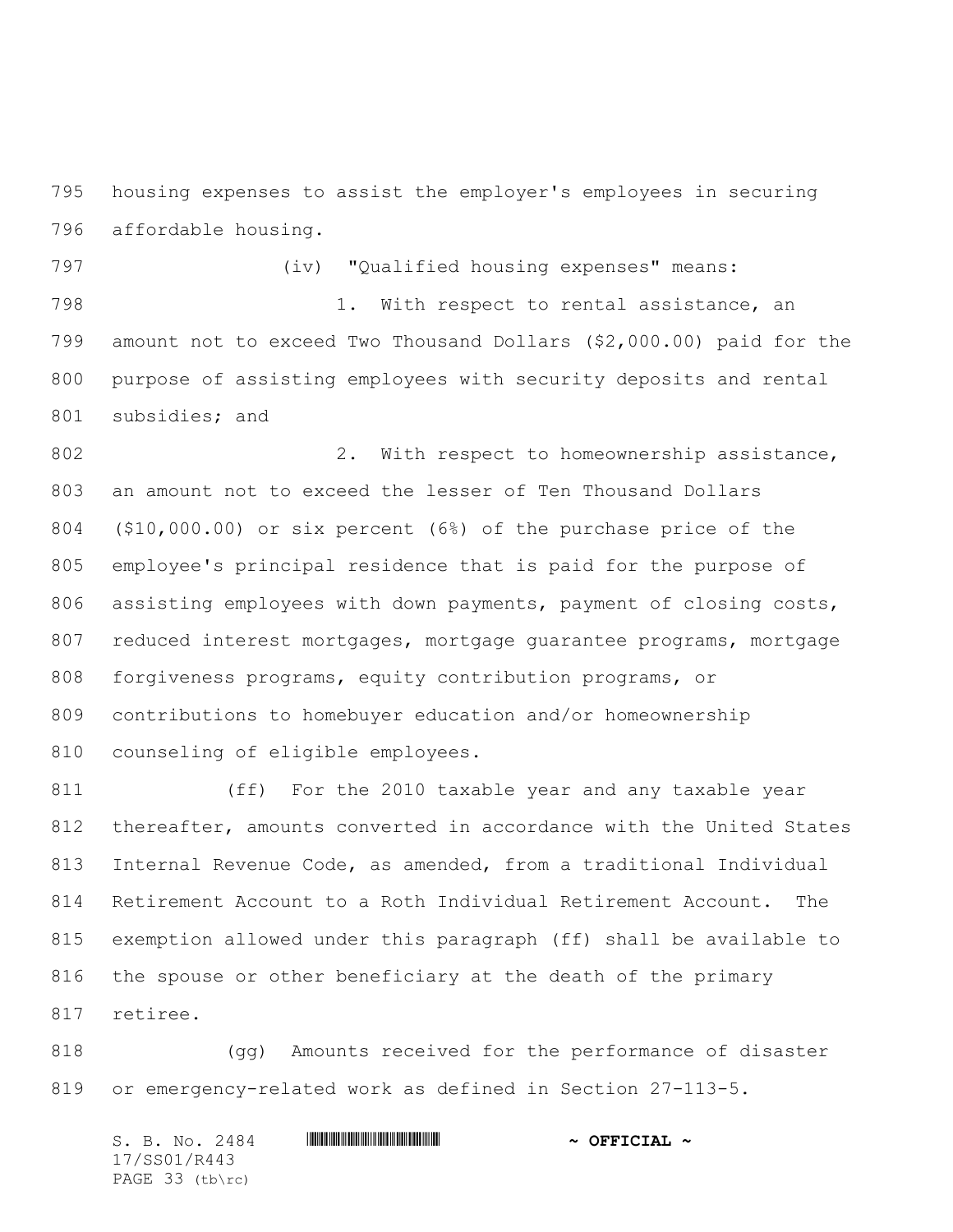(hh) The amount deposited in a catastrophe savings account established under Sections 27-7-1001 through 27-7-1007, 822 interest income earned on the catastrophe savings account, and 823 distributions from the catastrophe savings account; however, any amount withdrawn from a catastrophe savings account for purposes other than paying qualified catastrophe expenses shall be included in gross income, except as otherwise provided by Sections 27-7-1001 through 27-7-1007.

 (ii) Interest or dividends earned on individual development accounts established under Sections 1 through 16 of this act and any money withdrawn from an individual development account and used for a qualified purpose as defined in Section 4 of this act.

(5) Prisoners of war, missing in action-taxable status.

 (a) **Members of the Armed Forces.** Gross income does not include compensation received for active service as a member of the Armed Forces of the United States for any month during any part of which such member is in a missing status, as defined in paragraph (d) of this subsection, during the Vietnam Conflict as a result of such conflict.

 (b) **Civilian employees.** Gross income does not include compensation received for active service as an employee for any month during any part of which such employee is in a missing status during the Vietnam Conflict as a result of such conflict.

 $S.$  B. No. 2484 **\*\*\* |SEEREFILIAR #SSUEFICIAL ~**  $\sim$  OFFICIAL ~ 17/SS01/R443 PAGE 34 (tb\rc)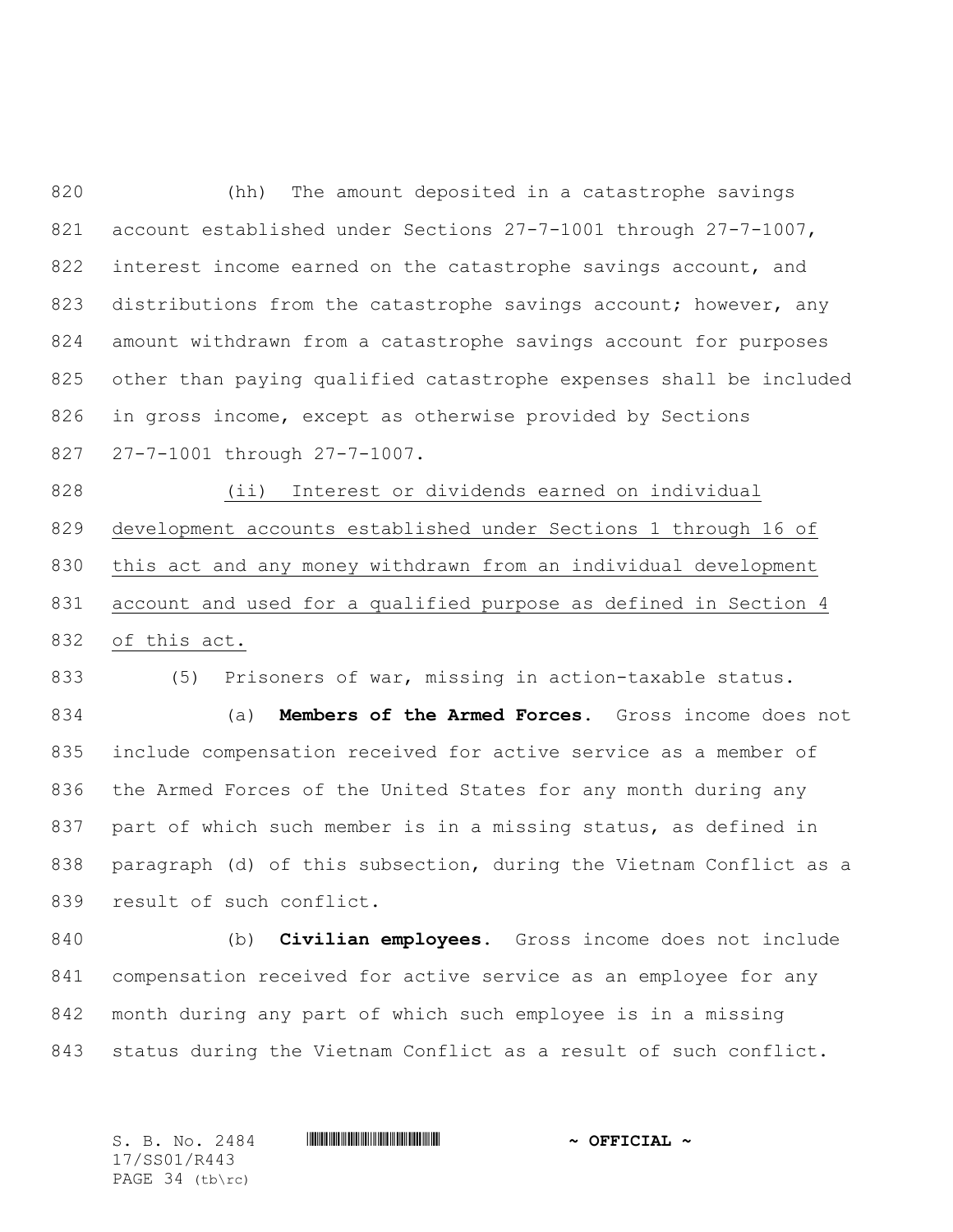(c) **Period of conflict.** For the purpose of this subsection, the Vietnam Conflict began February 28, 1961, and ends on the date designated by the President by Executive Order as the date of the termination of combatant activities in Vietnam. For the purpose of this subsection, an individual is in a missing status as a result of the Vietnam Conflict if immediately before such status began he was performing service in Vietnam or was performing service in Southeast Asia in direct support of military operations in Vietnam. "Southeast Asia," as used in this paragraph, is defined to include Cambodia, Laos, Thailand and waters adjacent thereto.

 (d) "Missing status" means the status of an employee or member of the Armed Forces who is in active service and is officially carried or determined to be absent in a status of (i) missing; (ii) missing in action; (iii) interned in a foreign country; (iv) captured, beleaguered or besieged by a hostile force; or (v) detained in a foreign country against his will; but does not include the status of an employee or member of the Armed Forces for a period during which he is officially determined to be absent from his post of duty without authority.

 (e) "Active service" means active federal service by an employee or member of the Armed Forces of the United States in an active duty status.

 (f) "Employee" means one who is a citizen or national of the United States or an alien admitted to the United States for

S. B. No. 2484 \*SS01/R443\* **~ OFFICIAL ~** 17/SS01/R443 PAGE 35 (tb\rc)